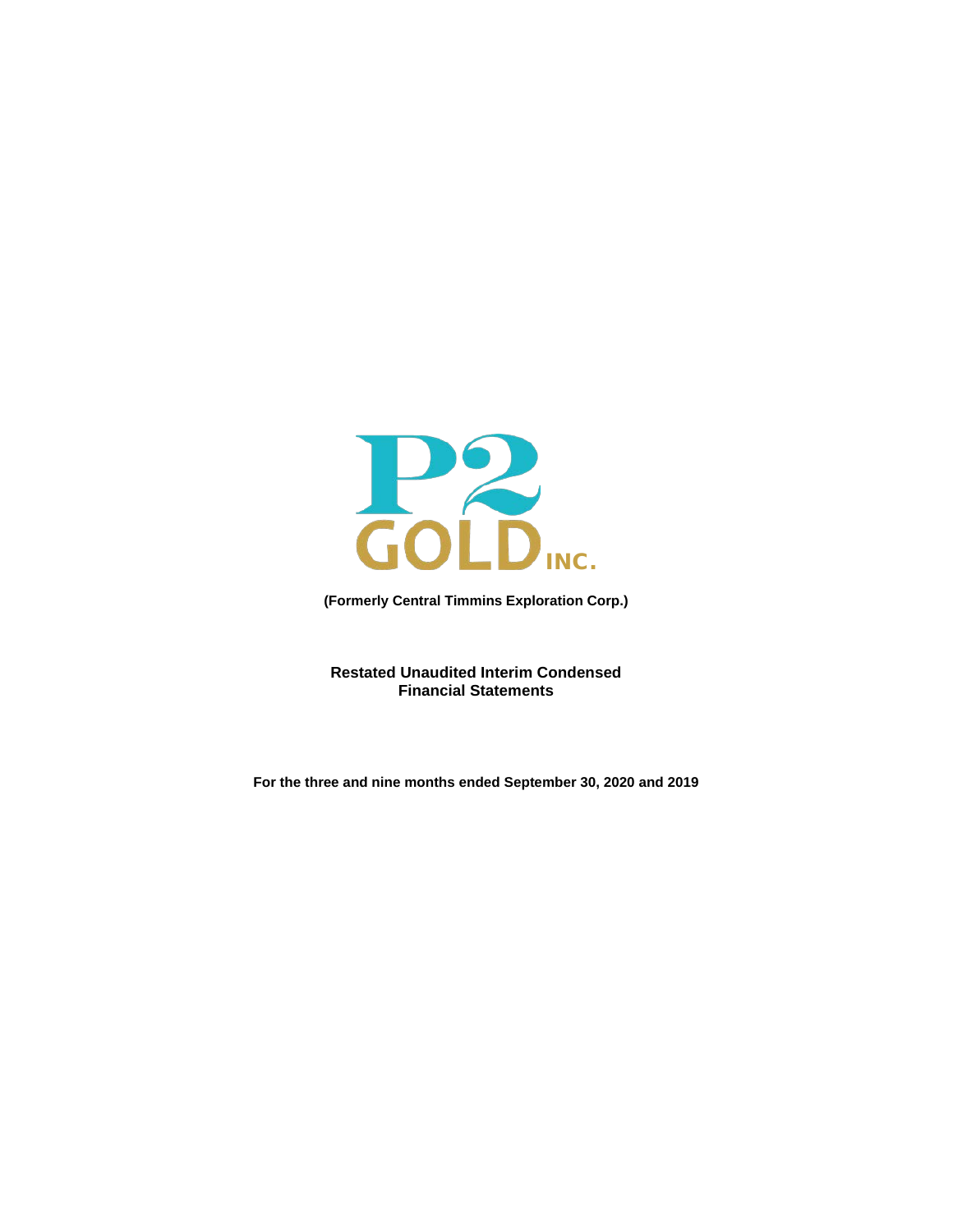

#### **MANAGEMENT'S RESPONSIBILITY FOR INTERIM FINANCIAL REPORTING**

The accompanying interim condensed financial statements of P2 Gold Inc. (Formerly Central Timmins Exploration Corp.) (the "Company") are the responsibility of management and the Board of Directors of the Company.

The unaudited interim condensed financial statements have been prepared by management, on behalf of the Board of Directors, in accordance with the accounting policies disclosed in the notes to the unaudited interim condensed financial statements. Where necessary, management has made informed judgments and estimates in accounting for transactions which were not complete at the balance sheet date. In the opinion of management, the unaudited interim condensed financial statements have been prepared within acceptable limits of materiality and are in accordance with International Financial Reporting Standards ("IFRS") as issued by the International Accounting Standards Board ("IASB") using accounting policies consistent with IFRSs appropriate in the circumstances.

The Board of Directors is responsible for reviewing and approving the unaudited interim condensed financial statements together with other financial information of the Company and for ensuring that management fulfills its financial reporting responsibilities. An Audit Committee assists the Board of Directors in fulfilling this responsibility. The Audit Committee meets with management to review the financial reporting process and the unaudited interim condensed financial statements together with other financial information of the Company. The Audit Committee reports its findings to the Board of Directors for its consideration in approving the unaudited interim condensed financial statements together with other financial information of the Company for issuance to the shareholders.

Management recognizes its responsibility for conducting the Company's affairs in compliance with established financial standards, and applicable laws and regulations, and for maintaining proper standards of conduct for its activities.

"Joseph Ovsenek" "Christopher Hopkins" President, CEO and Director

#### **NOTICE TO READER**

Under National Instrument 51-102, Part 4, subsection 4.3 (3) (a), if an auditor has not performed a review of the unaudited interim condensed financial statements, they must be accompanied by a notice indicating that the financial statements have not been reviewed by an auditor.

The accompanying unaudited interim condensed financial statements of the Corporation have been prepared by and are the responsibility of the Company's management.

The Corporation's independent auditor has not performed a review of the financial statements for the nine months ending September 30, 2019 in accordance with standards established by the Chartered Professional Accountants of Canada for a review of unaudited interim condensed financial statements by an entity's auditor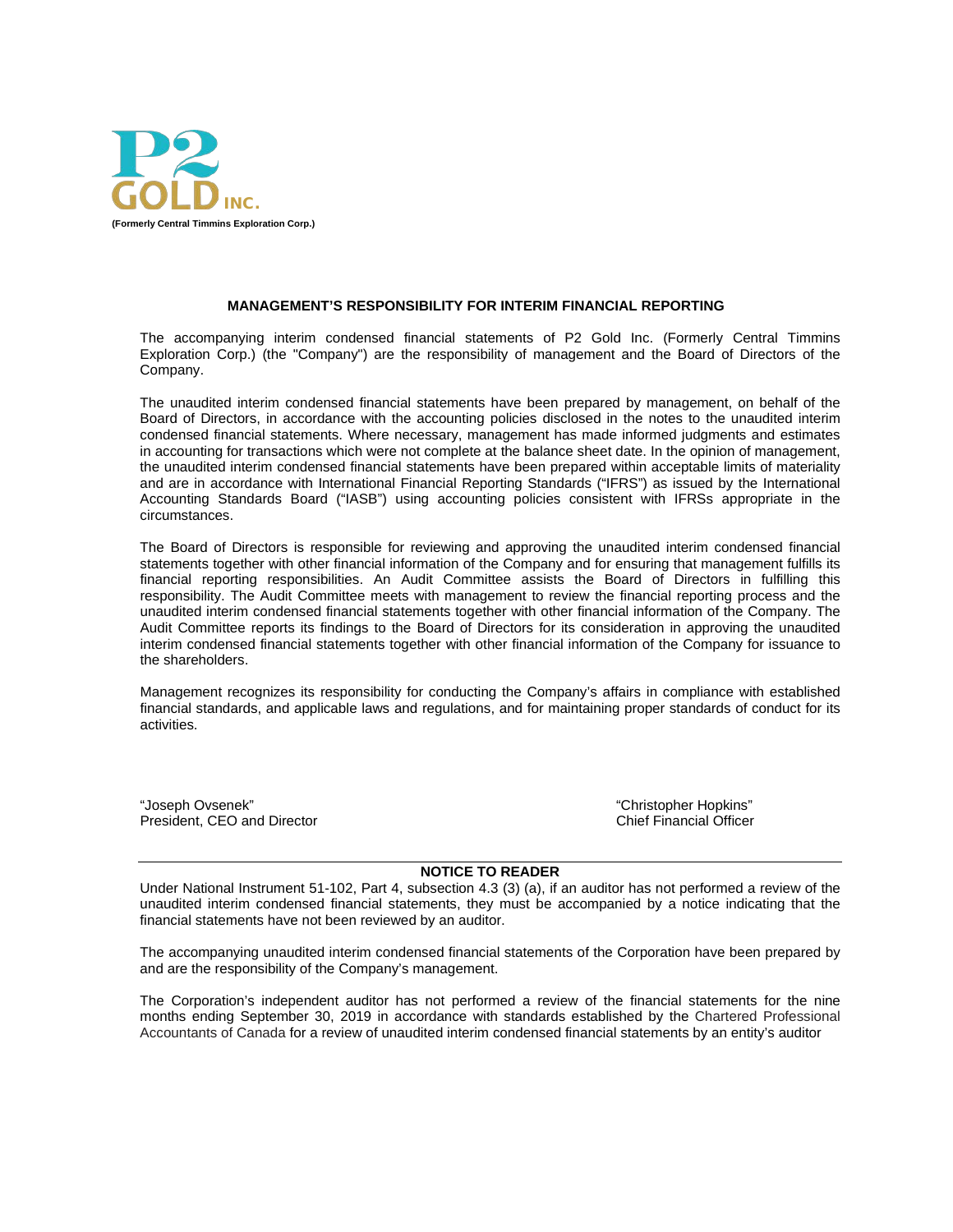

### **Unaudited Interim Condensed**

**Statements of Financial Position**

**(Expressed in Canadian Dollars)**

| As at.                                            | September 30,<br>2020 | December 31,<br>2019 |
|---------------------------------------------------|-----------------------|----------------------|
|                                                   | Restated - Note 3     |                      |
|                                                   | \$                    | \$                   |
| <b>Assets</b>                                     |                       |                      |
| <b>Current Assets</b>                             |                       |                      |
| Cash (Note 7)                                     | 1,223,656             | 570,337              |
| Receivables and other assets (Note 8)             | 132,212               | 49,908               |
|                                                   | 1,355,868             | 620,245              |
| <b>Non-Current Assets</b>                         |                       |                      |
| Right-of-use asset (Note 9)                       |                       | 44,190               |
| <b>Total Assets</b>                               | 1,355,868             | 664,435              |
| <b>Liabilities</b>                                |                       |                      |
| <b>Current Liabilities</b>                        |                       |                      |
| Trade and other payables (Notes 10 and 13)        | 213,382               | 103,594              |
| Current portion of lease liability (Note 11)      |                       | 40,532               |
|                                                   | 213,382               | 144,126              |
| <b>Non-Current Liabilities</b>                    |                       |                      |
| Lease liabilities (Note 11)                       |                       | 5,551                |
| <b>Total Liabilities</b>                          | 213,382               | 149,677              |
| <b>Shareholders' Equity</b>                       |                       |                      |
| Capital stock (Note 14)                           | 6,959,759             | 2,792,644            |
| Warrant reserve (Note 15)                         | 132,268               | 131,807              |
| Share-based payment reserve (Note 14)             | 732,964               | 274,856              |
| Deficit                                           | (6,682,505)           | (2,684,549)          |
|                                                   | 1,142,486             | 514,758              |
| <b>Total Liabilities and Shareholders' Equity</b> | 1,355,868             | 664,435              |

**Nature of Operations and Going Concern (Note 1)** Commitments and Contingencies (Note 16) Subsequent Events (Note 17)

Approved by the Board of Directors

"Julian Kemp"<br>Director

"Joseph Ovsenek"<br>Director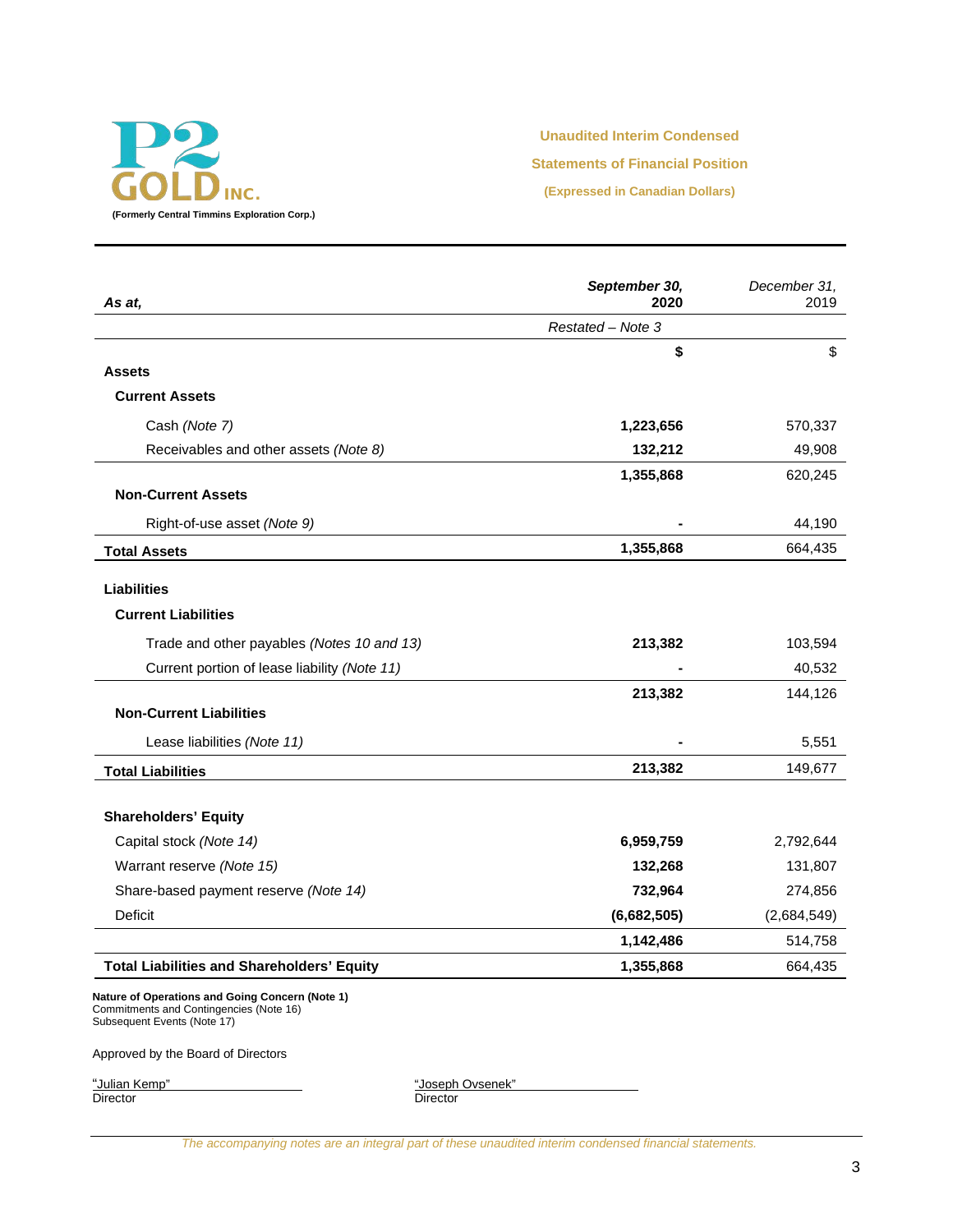

# **Unaudited Interim Condensed Statements of Loss and Comprehensive Loss (Expressed in Canadian Dollars)**

**(Formerly Central Timmins Exploration Corp.)**

|                                                                       | <b>Three months ending</b><br>September 30 |              | <b>Nine months ending</b><br>September 30 |               |  |
|-----------------------------------------------------------------------|--------------------------------------------|--------------|-------------------------------------------|---------------|--|
|                                                                       | 2020                                       | 2019         | 2020                                      | 2019          |  |
|                                                                       | Restated - Note 3                          |              | Restated - Note 3                         |               |  |
|                                                                       | \$                                         | \$           | \$                                        | \$            |  |
| <b>Administrative Expenses</b>                                        |                                            |              |                                           |               |  |
| Interest Income                                                       | (804)                                      | (1,762)      | (2,039)                                   | (8,402)       |  |
| Professional fees                                                     | 74,120                                     | 53,681       | 195,471                                   | 187,263       |  |
| General and administrative                                            | 36,709                                     | 17,206       | 80,489                                    | 45,233        |  |
| Depreciation (Note 9)                                                 | 3,261                                      | 14,810       | 27,855                                    | 34,378        |  |
| Share-based payments (Note 14 (d))                                    | 316,716                                    | 40,768       | 458,108                                   | 109,948       |  |
| Interest expense (Note 11)                                            | 42                                         | 2,017        | 1,527                                     | 4,760         |  |
| Shareholder information                                               | 45,337                                     | 4,653        | 72,526                                    | 34,414        |  |
| Investor relations and travel                                         | 21,697                                     | (8,704)      | 39,940                                    | 79,747        |  |
| <b>Total Administrative Expenses</b>                                  | (497,078)                                  | (122, 669)   | 873,877                                   | (487, 341)    |  |
| <b>Exploration and evaluation expenditures (Note 4)</b>               | (3, 131, 867)                              | (318, 694)   | (3,318,701)                               | (1,070,278)   |  |
| Loss on sale of an asset                                              |                                            |              | (5,378)                                   |               |  |
| Flow-through share premium recovery                                   | 200,000                                    | 106,000      | 200,000                                   | 375,000       |  |
|                                                                       |                                            |              |                                           |               |  |
| Net loss and comprehensive loss for the period                        | (3,428,945)                                | (335, 363)   | (3,997,956)                               | (1, 182, 619) |  |
|                                                                       |                                            |              |                                           |               |  |
| Loss per share - basic and diluted                                    | (0.15)<br>\$                               | (0.04)<br>\$ | (0.24)<br>\$                              | \$<br>(0.14)  |  |
| Weighted average number of shares outstanding -<br>basic and diluted* | 23,595,694                                 | 8,558,331    | 16,391,298                                | 8,558,331     |  |

\*On January 9, 2020 the Company consolidated its outstanding common shares on a 6:1 basis (note 14 (b)). All references to the number of shares and per share amounts have been retroactively restated to reflect the consolidation.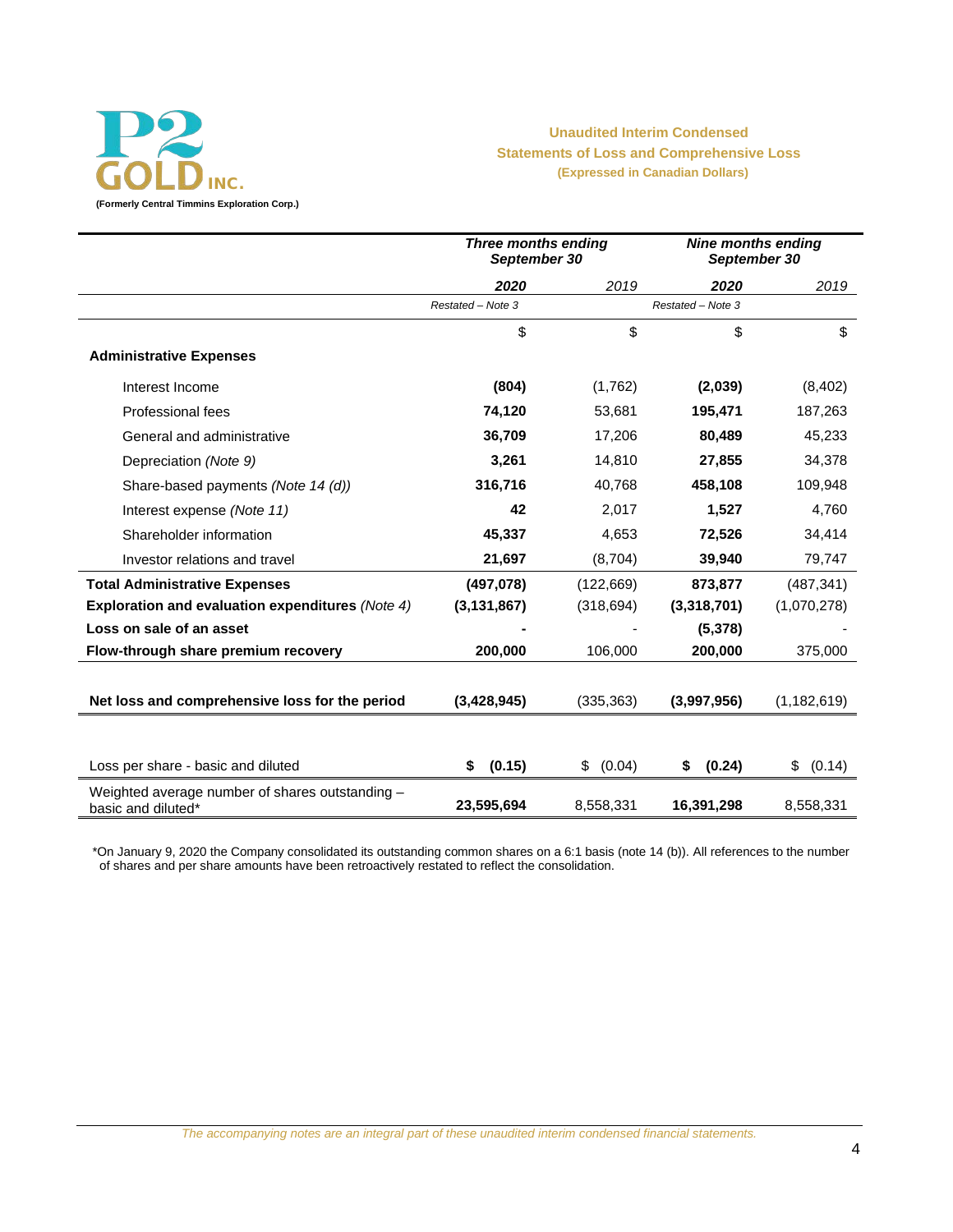

# **Unaudited Interim Condensed Statements of Changes in Equity For the Three and Nine Months Ended September 30, 2020 and 2019 (Expressed in Canadian Dollars)**

|                                                 |                             | <b>Capital Stock</b>        | <b>Reserves</b> |                                              |                                      |                                     |                 |
|-------------------------------------------------|-----------------------------|-----------------------------|-----------------|----------------------------------------------|--------------------------------------|-------------------------------------|-----------------|
|                                                 | <b>Number of</b><br>shares* | Amount<br>Restated - Note 3 |                 | Share-based<br>payments<br>Restated - Note 3 | <b>Warrants</b><br>Restated - Note 3 | <b>Deficit</b><br>Restated - Note 3 | Total           |
| Balance at December 31, 2018                    | 8,558,331                   | \$2,792,644                 |                 | 112,776                                      | 126,962<br>\$                        | \$(1,379,918)                       | 1,652,464       |
| Reserve on issuance of stock options (Note 14)  |                             |                             |                 | 109,948                                      |                                      |                                     | 109,948         |
| Net loss and comprehensive loss for the period  |                             |                             |                 |                                              |                                      | (1, 182, 619)                       | (1, 182, 619)   |
| Balance at September 30, 2019                   | 8,558,331                   | \$2,792,644                 | \$              | 222,724                                      | \$126,962                            | \$(2,562,537)                       | 579,793<br>\$   |
| Reserve on issuance of stock options (Note 14)  |                             |                             |                 | 52,132                                       |                                      |                                     | 52,132          |
| Reserve on issuance of warrants (Note 4 and 15) |                             |                             |                 |                                              | 4,845                                |                                     | 4,845           |
| Net loss and comprehensive loss for the period  |                             |                             |                 |                                              |                                      | (122, 012)                          | (122, 012)      |
| Balance at December 31, 2019                    | 8,558,331                   | \$2,792,644                 | \$              | 274,856                                      | \$131,807                            | \$(2,684,549)                       | \$<br>514,758   |
| Private placement (Note 14)                     | 16,600,000                  | 4,000,000                   |                 |                                              |                                      |                                     | 4,000,000       |
| Shares issued for property payment (Note 4)     | 800,000                     | 486,000                     |                 |                                              |                                      |                                     | 486,000         |
| Share issuance cost - cash                      |                             | (79, 215)                   |                 |                                              |                                      |                                     | (79, 215)       |
| Share issuance cost - legal                     |                             | (20,000)                    |                 |                                              |                                      |                                     | (20,000)        |
| Share issuance cost - filing fees               |                             | (19, 670)                   |                 |                                              |                                      |                                     | (19, 670)       |
| Premium liability on flow-through shares        |                             | (200,000)                   |                 |                                              |                                      |                                     | (200,000)       |
| Reserve on issuance of warrants (Note 4 and 15) |                             |                             |                 |                                              | 461                                  |                                     | 461             |
| Reserve on issuance of stock options (Note 14)  |                             |                             |                 | 458,108                                      |                                      |                                     | 458,108         |
| Net loss and comprehensive loss for the period  |                             |                             |                 |                                              |                                      | (3,997,956)                         | (3,997,956)     |
| Balance at September 30, 2020                   | 25,958,331                  | \$6,959,759                 | S.              | 732,964                                      | \$132,268                            | \$(6,682,505)                       | 1,142,486<br>S. |

\*On January 9, 2020 the Company consolidated its outstanding common shares on a 6:1 basis (note 14 (b)). All references to the number of shares and per share amounts have been retroactively restated to reflect the consolidation.

*The accompanying notes are an integral part of these unaudited interim condensed financial statements.*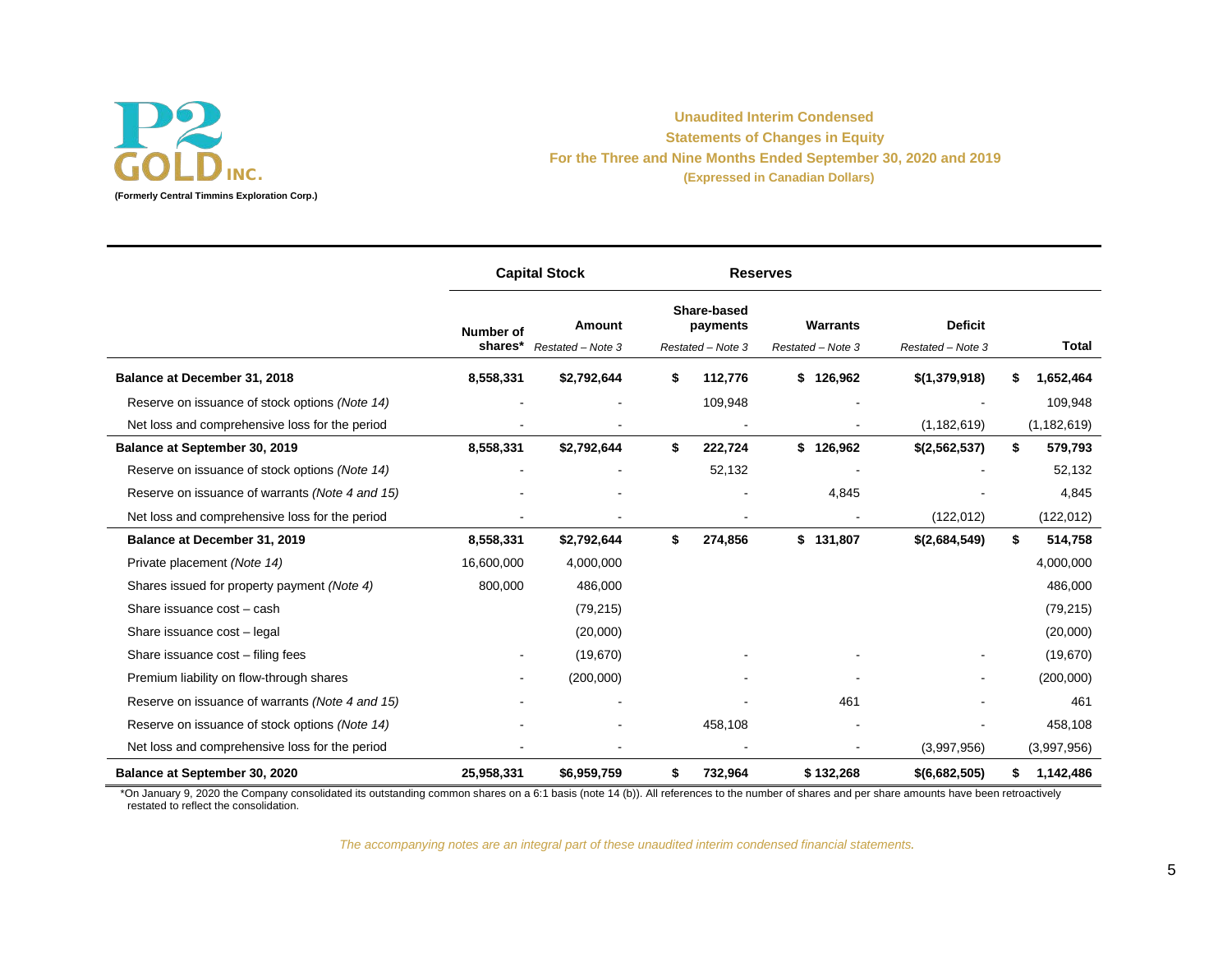

**Unaudited Interim Condensed Statements of Cash Flows (Expressed in Canadian Dollars)**

| <b>Nine months ending September 30</b>                       | 2020              | 2019          |
|--------------------------------------------------------------|-------------------|---------------|
|                                                              | Restated - Note 3 |               |
| <b>Operating activities</b>                                  | \$                | \$            |
| Net loss for the period                                      | (3,997,956)       | (1, 182, 619) |
| Items not involving cash:                                    |                   |               |
| Share-based payments (Note 14)                               | 458,108           | 109,948       |
| Shares issued for property option payments                   | 486,000           |               |
| Depreciation (Note 9)                                        | 27,855            | 34,378        |
| Interest Expense (Note 11)                                   | 1,527             | 4,760         |
| Loss on sale of equipment                                    | 5,378             |               |
| Warrants issued for MOU agreement (Note 15)                  | 461               |               |
| Flow-through share premium recovery                          | (200,000)         | (375,000)     |
| Change in non-cash working capital:                          |                   |               |
| Receivables and other assets                                 | (82, 304)         | 27,261        |
| Trade and other payables                                     | 109,788           | (42, 492)     |
|                                                              | (3, 191, 143)     | (1,423,764)   |
| <b>Investing activities</b>                                  |                   |               |
| Purchase of equipment                                        | (30, 157)         |               |
| Proceeds from sale of equipment                              | 24,779            |               |
|                                                              | (5, 378)          |               |
| <b>Financing activities</b>                                  |                   |               |
| Proceeds from private placement, net of share issuance costs | 3,881,115         |               |
| Lease payments (Note 11)                                     | (31, 275)         | (37, 425)     |
|                                                              | 3,849,840         | (37, 425)     |
| Increase (Decrease) in cash                                  | 653,319           | (1,461,189)   |
| Cash at beginning of period                                  | 570,337           | 2,068,312     |
| Cash at end of period                                        | 1,223,656         | 607,123       |

*The accompanying notes are an integral part of these unaudited interim condensed financial statements.*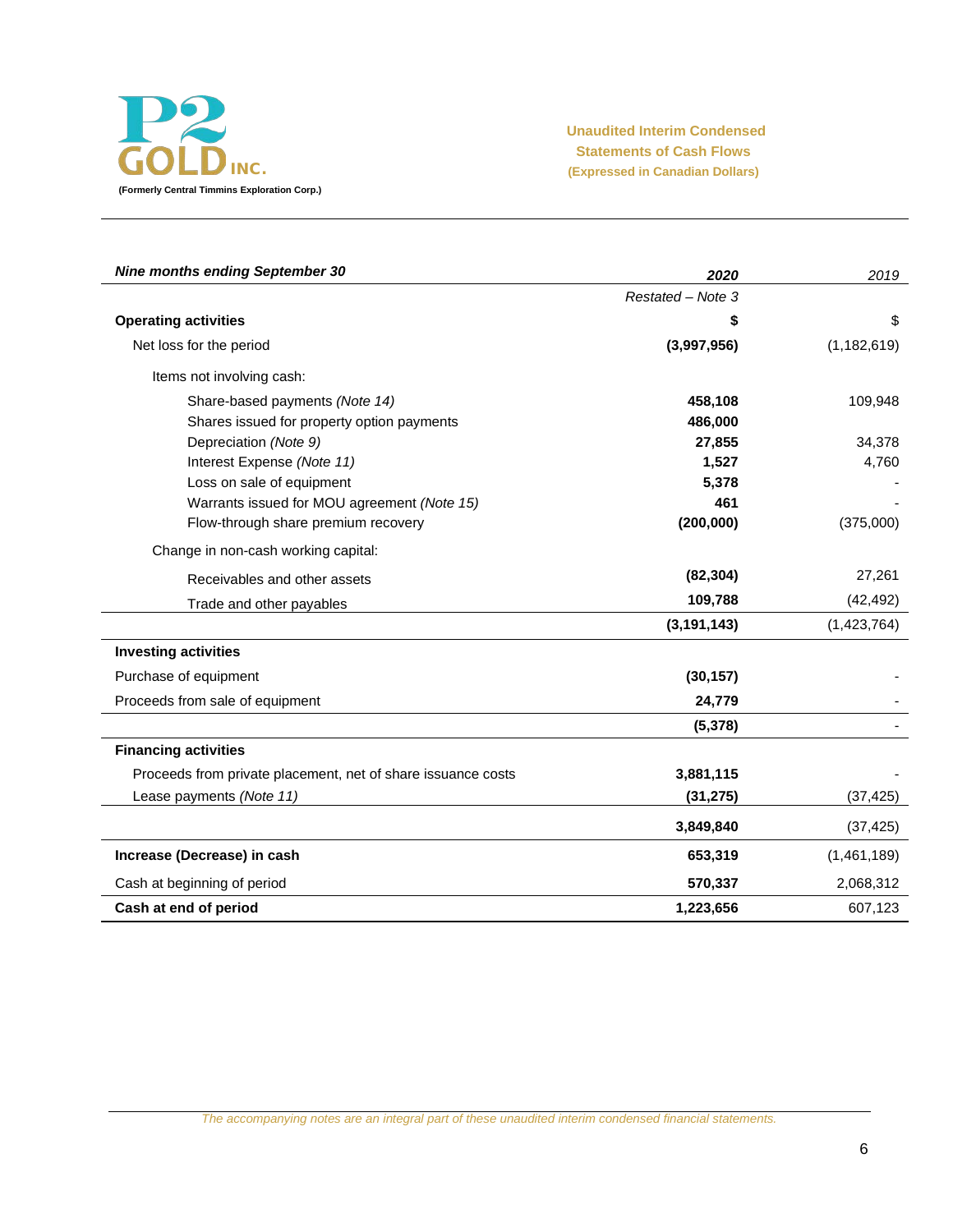

.

**Three and nine months ended September 30, 2020 and 2019**

## **1. NATURE OF OPERATIONS AND GOING CONCERN**

P2 Gold Inc. (the "Company" or "P2 Gold") (Formerly Central Timmins Exploration Corp.)) was incorporated on November 10, 2017 under the laws of the *Canada Business Corporations Act*. On August 31, 2020 the Company concurrently changed its name to P2 Gold Inc. and filed Notice of Articles to continue its incorporation under the *Business Corporations Act* (British Columbia).

The Company's common shares commenced trading October 16, 2018 on the TSX Venture Exchange (the "Exchange") under the symbol "CTEC". On August 31, 2020 the Company's trading symbol changed from "CTEC" to "PGLD".

The Company's head office is located at 9<sup>th</sup> Floor, 1021 West Hastings Street, Vancouver, BC, Canada, V6E 0C3. The Company is a junior mining, exploration and development company engaged in the acquisition, exploration and development of mineral resource properties primarily in the Pacific Northwest of North America. Substantially all of the Company's efforts are devoted to financing and acquiring these properties. There has been no determination whether the Company's interests in mineral properties will contain mineral reserves which are economically recoverable.

The business of mining and exploring for minerals involves a high degree of risk and there can be no assurance that future exploration programs will result in profitable mining operations. The Company's continued existence will be dependent upon the preservation of its interest in the underlying properties, the discovery of economically recoverable reserves, the achievement of profitable operations, or the ability of the Company to raise additional financing, if necessary, or alternatively upon the Company's ability to dispose of its interests on an advantageous basis.

During the period, there was a global outbreak of COVID-19 ("Coronavirus"), which has had a significant impact on businesses through the restrictions put in place by Canadian government regarding travel, business operations and isolation/quarantine orders. At this time, it is unknown the extent of the impact the Coronavirus outbreak may have on the Company as this will depend on future developments that are highly uncertain and that cannot be predicted with confidence. These uncertainties arise from the inability to predict the ultimate geographic spread of the disease and the duration of the outbreak, including the duration of travel restrictions, business closures or disruptions and quarantine/isolation measures that are currently, or may be put, in place by Canada and other countries to fight the virus. While the extent of the impact is unknown, we anticipate this outbreak may cause supply chain disruptions, and staff shortages, all of which may negatively impact the Company's business and financial condition.

These interim condensed financial statements have been prepared using international financial reporting standards that are applicable to a going concern

As at September 30, 2020, the Company had working capital of \$1,142,486 (December 31, 2019 - \$476,119), had not yet achieved profitable operations, had accumulated losses of \$6,682,505 (December 31, 2019 - \$2,684,549) and expects to incur future losses in the development of its business. During the nine months ending September 30,2020 the Company spent \$3,210,813 (2019 - \$1,423,764) in operating activities.

The Company will require substantial additional funds to explore and, if warranted, develop its acquired exploration properties. The Company has limited financial resources and no current source of revenue, and there is no assurance that additional funding will be available to the Company to carry out the completion of its planned exploration activities. Failure to obtain such additional financing could result in the delay or indefinite postponement of future exploration and property development. The terms of any additional financing obtained by the Company could result in significant dilution to the shareholders of the Company. These factors and the Company's financial position indicates the existence of material uncertainties that may cast significant doubt about the Company's ability to continue as a going concern

These interim financial statements do not reflect the adjustments to the carrying values of assets and liabilities and the reported expenses and statement of financial position classifications that would be necessary if the Company were unable to realize its assets and settle its liabilities as a going concern in the normal course of operations. Such adjustments could be material.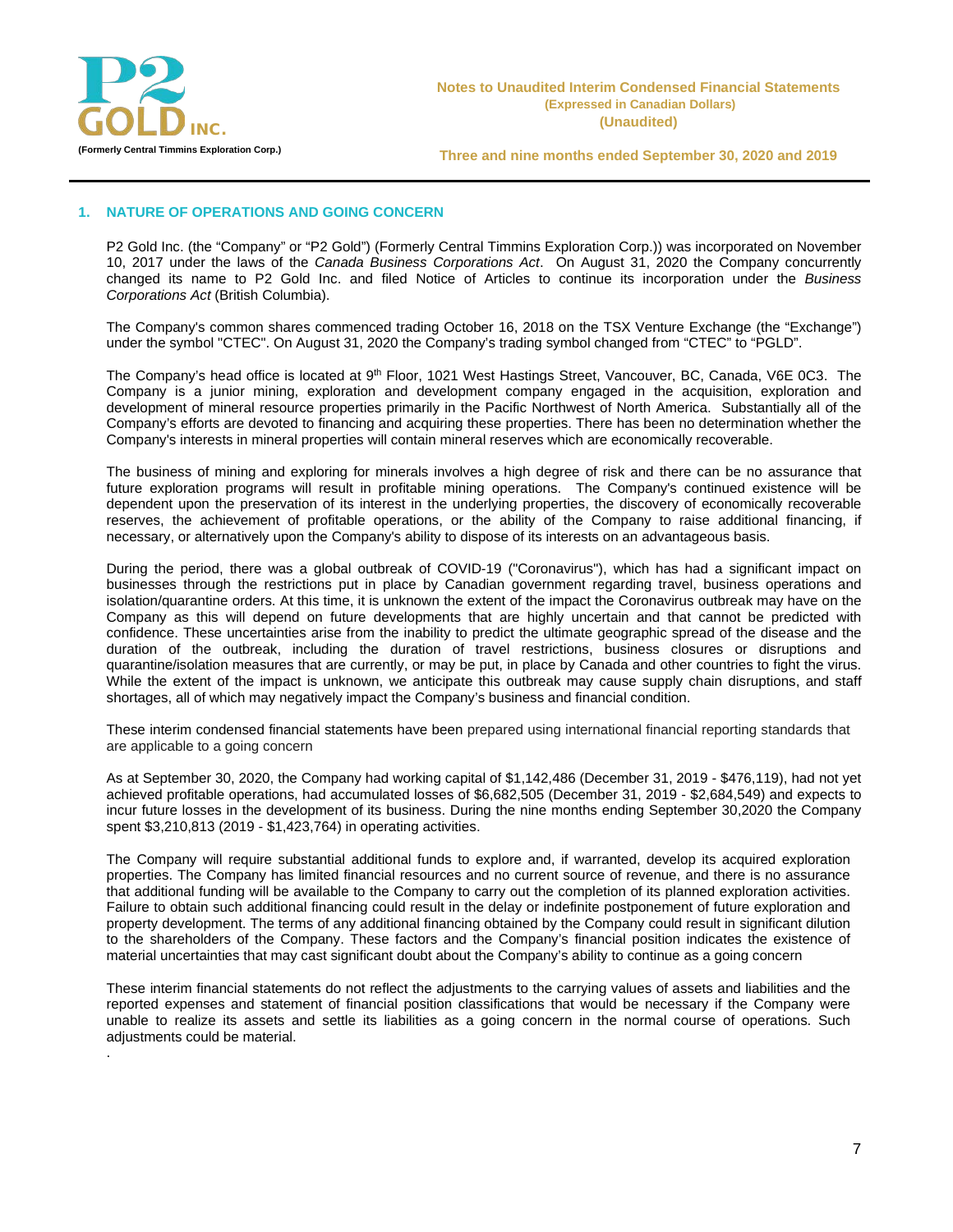

## **2. BASIS OF PREPARATION**

On January 9, 2020 the Company consolidated its outstanding common shares on a 6:1 basis (note 14 (b)). Prior to the consolidation, the Corporation had 51,350,000 common shares issued and outstanding. Upon completion of the share consolidation, the number of post-consolidation common shares issued and outstanding was 8,558,331 (on a non-diluted basis). All references to the number of shares, options and warrants and per share amounts have been retroactively restated to reflect the consolidation.

## **2.1 Statement of compliance**

These unaudited interim condensed financial statements, including comparatives, have been prepared in accordance with International Accounting Standards ("IAS") 34 'Interim Financial Reporting' ("IAS 34") using accounting policies consistent with the International Financial Reporting Standards ("IFRS") issued by the International Accounting Standards Board ("IASB") and Interpretations of the International Financial Reporting Interpretations Committee ("IFRIC").

These unaudited interim condensed financial statements were authorized for issuance by the Board of Directors of the Company on December 2, 2020.

## **2.2 Basis of presentation and functional and presentation currency**

These unaudited interim condensed financial statements have been prepared under the historical cost basis, except for certain assets which are measured at fair value as explained in the accounting policies set out in Note 3 of the Company's annual audited financial statements for the year ended December 31, 2019. In addition, these unaudited interim condensed financial statements have been prepared using the accrual basis of accounting except for cash flow information. Management advises readers of these unaudited interim condensed financial statements to review the audited financial statements and accompanying notes for the year ended December 31, 2019 in conjunction with the review of these statements.

The financial statements are presented in Canadian Dollars, which is also the functional currency of the Company.

#### **2.3 Significant accounting judgments and estimates**

The preparation of financial statements in conformity with IFRS requires management to make judgments and estimates and form assumptions that affect the reported amounts of assets and liabilities at the date of the financial statements and reported amounts of revenues and expenses during the reporting period. On an ongoing basis, management evaluates its judgments and estimates in relation to assets, liabilities, revenue and expenses. Management uses historical experience and various other factors it believes to be reasonable under the given circumstances as the basis for its judgments and estimates. The accounting policy judgements and estimates are consistent with those disclosed in the 2019 annual financial statements.

#### **3. CORRECTION OF ERRORS**

The interim condensed financial statements for the three and nine months ended September 30, 2020 and have been restated to amend the following items relating to the three and nine months ended September 30, 2020:

- a) A flow through premium liability of \$200,000 has been recorded on the issuance of flow-through common shares in the July 2020 private placement due to the existence of an observable premium between concurrent flowthrough and non-flow-through offerings. This flow through premium liability was then reversed as the related exploration funds were spent during the third quarter and reflected in the statement of loss and comprehensive loss as 'flow through share premium recovery. The attribution of value between the shares and warrants issued as part of the non-flow through units in the July 2020 private placement has also been revised.
- b) Share-based compensation expense for the three and nine months ended September 30, 2020 has been adjusted by \$185,914 from \$272,194 to \$458,108 to correct an error in the determination of the expense based on the vesting provisions of awards granted in the period.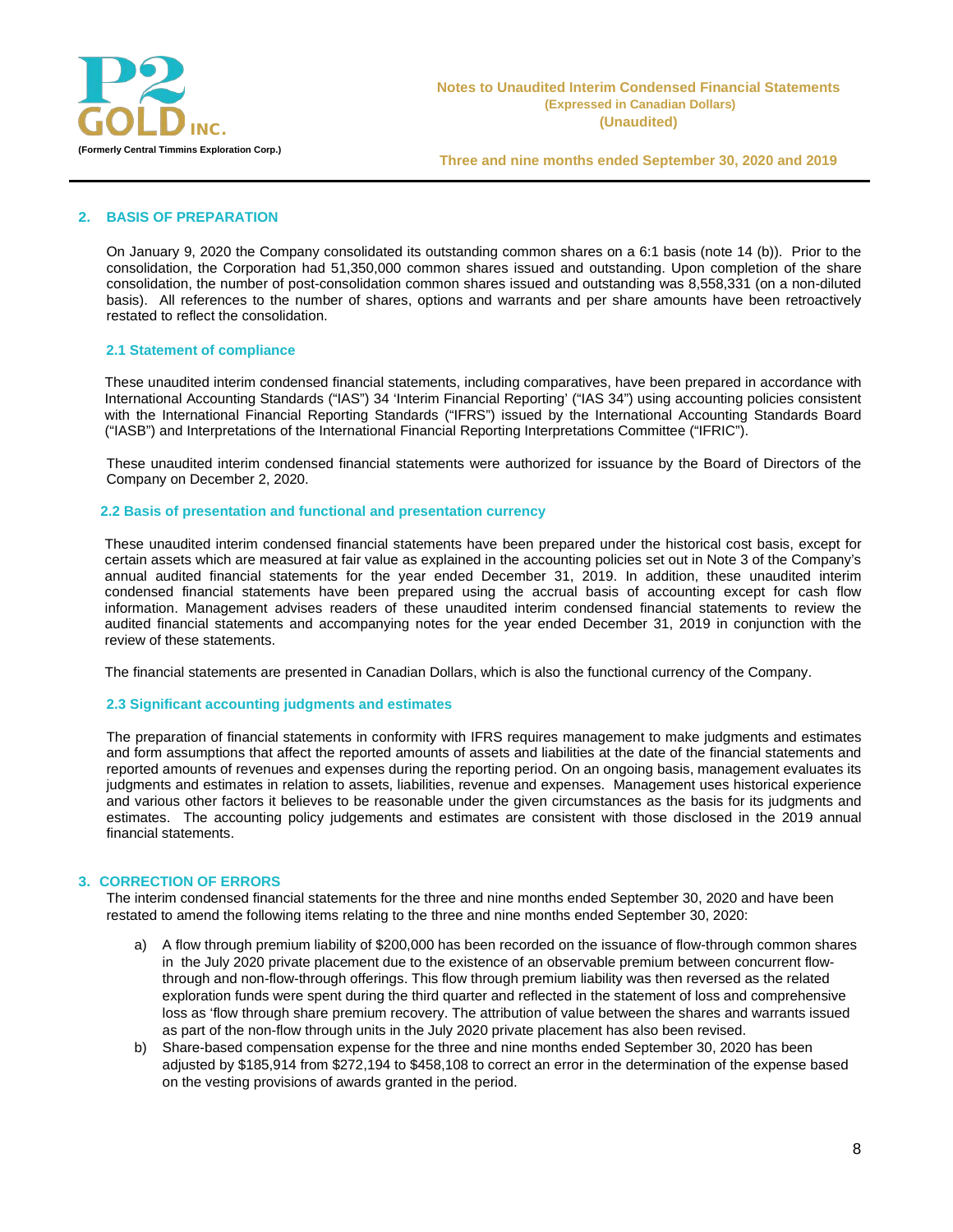

## **3. CORRECTION OF ERRORS** (continued)

c) Basic and diluted loss per share has been updated to reflect the adjustments to loss for the period arising from the items noted in (a) and (b) above along with an error in the determination of the weighted average number of common shares outstanding for the three and nine months ended September 30, 2020.

As a result of the above noted changes net loss for the three months ended September 30, 2020 decreased from \$3,526,962 to \$3,428,945 and basic and diluted loss per share remained unchanged at \$0.15 per share. For the nine months ended September 30, 2020, net loss decreased from \$4,031,712 to \$3,997,957 and basic and diluted loss per share decreased from \$0.25 per share to \$0.24 per share.

There was no impact on total assets, total liabilities or total shareholders' equity at September 30, 2020.

## **4. EXPLORATION AND EVALUATION EXPENDITURES**

The exploration and evaluation expenditures of the Company are detailed as follows:

|                                         | Three months ended<br>September 30 |         | <b>Nine months ended</b><br>September 30 |           |  |
|-----------------------------------------|------------------------------------|---------|------------------------------------------|-----------|--|
|                                         | 2019<br>2020                       |         | 2020                                     | 2019      |  |
|                                         |                                    |         |                                          |           |  |
| <b>Silver Reef Property</b>             | 1,274,049                          |         | 1,367,812                                |           |  |
| <b>BAM Property</b>                     | 479,036                            |         | 479,036                                  |           |  |
| <b>Todd Creek Property</b>              | 889,894                            | ٠       | 889,894                                  |           |  |
| <b>Stockade Property</b>                | 284.381                            | ٠       | 284,381                                  |           |  |
| <b>Lost Cabin Property</b>              | 201,307                            | ٠       | 201,307                                  |           |  |
| <b>Timmins Project</b>                  | 3.200                              | 318.694 | 96,271                                   | 1,070,278 |  |
| <b>Exploration and evaluation costs</b> | 3,131,867                          | 318,694 | 3,318,701                                | 1,070,278 |  |

|                                               | Three months ended<br>September 30 |           |    | Nine months ended<br>September 30 |    |             |    |           |
|-----------------------------------------------|------------------------------------|-----------|----|-----------------------------------|----|-------------|----|-----------|
|                                               |                                    | 2020      |    | 2019                              |    | 2020        |    | 2019      |
| Acquisition costs                             | S.                                 | 757,495   | \$ | 3,490                             | \$ | 841,269     | \$ | 30,413    |
| Assays                                        |                                    | 76,242    |    | 20,700                            |    | 76,242-     |    | 42,468    |
| <b>Drilling</b>                               |                                    | 646,466   |    | 113,073                           |    | 646,466     |    | 475,491   |
| Geophysical and MMI Surveys                   |                                    | 347.304   |    | 83.764                            |    | 353,274     |    | 199,101   |
| <b>Helicopters</b>                            |                                    | 941,880   |    |                                   |    | 941,880     |    |           |
| Assessment reports                            |                                    | 7,650     |    |                                   |    | 22,005      |    |           |
| Technical Report (NI 43-101)                  |                                    | 39,274    |    |                                   |    | 45.224      |    |           |
| Consulting                                    |                                    | 194,963   |    | 50,561                            |    | 247,263     |    | 175,986   |
| Other exploration and evaluation expenditures |                                    | 120,593   |    | 47,106                            |    | 145,078     |    | 146,819   |
|                                               | \$                                 | 3,131,867 | \$ | 318.694                           |    | \$3,318,701 | \$ | 1,070,278 |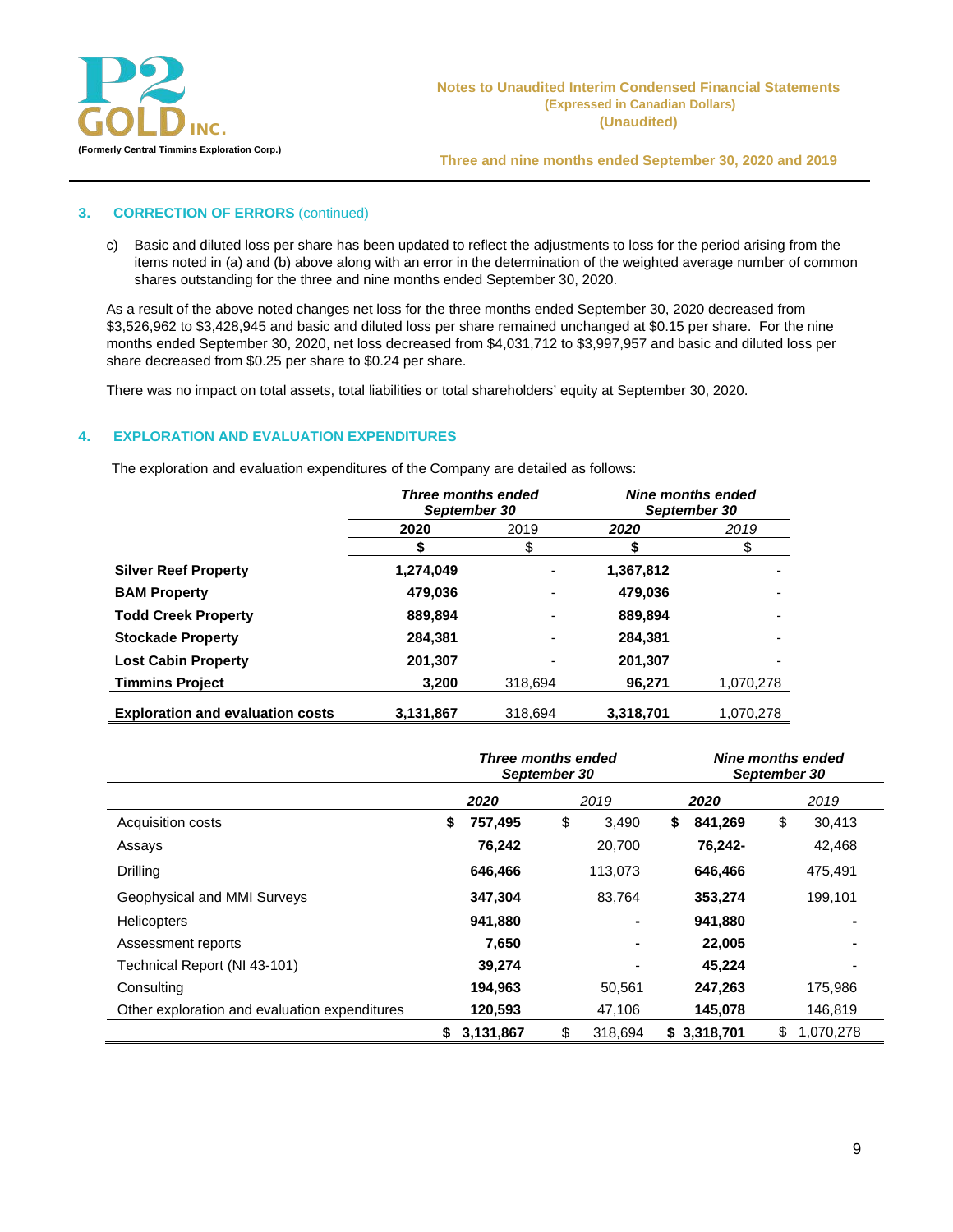

## **4. EXPLORATION AND EVALUATION EXPENDITURES** (continued)

#### **Silver Reef Property**

On June 11, 2020 the Company announced the signing of an option agreement with an arm's length private vendor to acquire up to a 100% interest in the Silver Reef Property located in northwest British Columbia, subject to regulatory approval.

Under the terms of the Option Agreement, the Company can acquire up to a 70% interest in Silver Reef over a threeyear option period by paying to the vendor:

- 1. \$50,000 (paid) and 200,000 shares (issued) in its capital on the signing of the agreement
- 2. \$200,000 and 200,000 shares in its capital on the first anniversary of the agreement; and
- 3. \$500,000 and 800,000 shares in its capital on the second anniversary of the agreement.

To maintain the option, the Company is also required to incur exploration expenditures of \$250,000 before the first anniversary of the agreement (completed), \$750,000 of cumulative exploration expenditures by the second anniversary of the agreement (completed) and \$2 million of cumulative exploration expenditures by the third anniversary of the agreement. Following exercise of the option, the Company has the right for a period of 120 days to acquire the remaining 30% interest in Silver Reef, for a 100% total interest, on payment of \$7.5 million of which up to \$4 million may be paid in shares of the Company at its election. If the Company elects to not purchase the remaining 30% interest, the Company and the vendor shall form a joint venture, with the Company appointed the operator. During the first three years of the joint venture, the Company will fund the vendor's participating interest in the joint venture. If the vendor fails to sell its interest in the joint venture during such three-year period, the vendor's interest will convert to a 3% net smelter returns royalty, provided that the Company will have the opportunity to purchase the vendor's interest prior to such conversion for \$7.5 million.

#### **BAM Property**

On July 2,2020, the Company announced the signing of an option agreement with an arm's length private vendor to acquire up to a 100% interest in the BAM property, located within the Golden Triangle in northwest British Columbia.

Under the terms of the BAM Option Agreement, the Company can acquire up to a 70% interest in the BAM Property over a three-year option period by paying to the vendor:

- 1. \$60,000 (paid) and 200,000 common shares (issued) in its capital on the signing of the agreement;
- 2. \$150,000 and 200,000 common shares in its capital on the first anniversary of the agreement;
- 3. \$200,000 and 200,000 common shares in its capital on the second anniversary of the agreement; and
- 4. \$550,000 and 800,000 common shares in its capital on the third anniversary of the agreement.

To maintain the option, the Company is also required to incur exploration expenditures of \$150,000 before the first anniversary of the agreement (completed), \$400,000 of cumulative exploration expenditures by the second anniversary of the agreement (completed) and \$750,000 of cumulative exploration expenditures by the third anniversary of the agreement. Following exercise of the option, the Company has the right for a period of 120 days to acquire the remaining 30% interest in the BAM Property, for a 100% total interest, on payment of \$7.5 million of which up to \$4 million may be paid in common shares of the Company at its election. If the Company elects to not purchase the remaining 30% interest, the Company and the vendor shall form a joint venture, with the Company appointed the operator.

During the first three years of the joint venture, the Company will fund the vendor's participating interest in the joint venture. If the vendor fails to sell its interest in the joint venture during such three-year period, the vendor's interest will convert to a 2% net smelter returns royalty ("NSR"), provided that the Company will have the opportunity to purchase the vendor's interest prior to such conversion for \$7.5 million. Following the conversion of the vendor's interest to the BAM NSR, the Company may purchase 1% of the NSR for \$2,000,000 (inflation adjusted from 2020).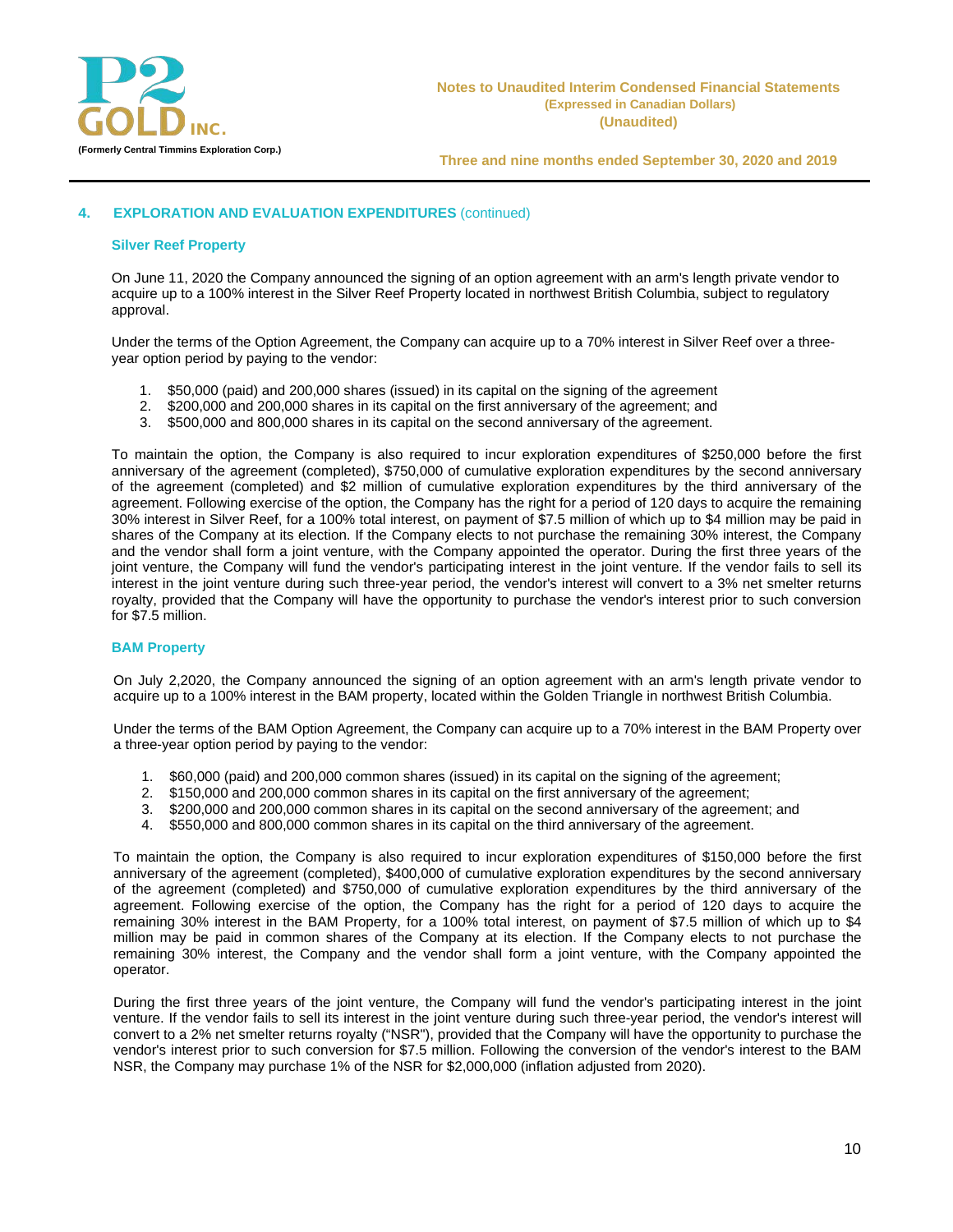

## **4. EXPLORATION AND EVALUATION EXPENDITURES** (continued)

#### **BAM Property** (continued)

The vendor has also agreed to assign to the Company two claims that form part of the BAM Property for \$40,000 and a 2% NSR, 100% of which can be purchased by the Company for \$1,125,000 prior to commercial production on such claims and 1% of which can be purchased for \$300,000 (inflation adjusted from 2020) after commercial production is achieved on such claims

#### **Todd Creek Property**

On July 9, 2020, the Company announced the signing of an option agreement with ArcWest Exploration Inc, an arm's length TSX Venture Exchange listed company, to acquire up to a 70% interest in the Todd Creek property, located within the Golden Triangle in northwest British Columbia.

Under the terms of the Todd Creek Option Agreement, the Company can acquire (the "First Option") up to a 51% interest in the Todd Creek Property over a five-year option period by paying to ArcWest:

- 1. \$100,000 (paid) and 200,000 common shares (issued) in its capital on the signing of the Todd Creek Option Agreement;
- 2. \$150,000 on the first anniversary of the agreement;
- 3. \$200,000 on the second anniversary of the agreement;
- 4. \$200,000 on the third anniversary of the agreement;<br>5. \$250,000 on the fourth anniversary of the agreement
- 5. \$250,000 on the fourth anniversary of the agreement; and 6. \$250,000 on the fifth anniversary of the agreement.
- \$250,000 on the fifth anniversary of the agreement.

To maintain the option, the Company is also required to incur exploration expenditures of \$500,000 before the first anniversary of the agreement (with a minimum of 1,000 meters of drilling) (completed), \$3,000,000 of cumulative exploration expenditures by the second anniversary of the agreement, \$6,500,000 of cumulative exploration expenditures by the third anniversary of the agreement, \$10,000,000 of cumulative exploration expenditures by the fourth anniversary of the agreement and \$15,000,000 of cumulative exploration expenditures by the fifth anniversary of the agreement.

Following exercise of the First Option, the Company has the right for a period of 60 days to acquire (the "Second Option") an additional 19% interest in the Todd Creek Property, for a 70% total interest, by completing a feasibility study within three years of the exercise of the First Option and paying to ArcWest \$250,000 on each anniversary of the exercise of the First Option until the feasibility study is completed. ArcWest has the right, at its election, to receive any payment from the Company as cash, common shares in the Company's capital, or a combination of 50% cash and 50% common shares in the Company's capital. If ArcWest elects to receive any payment in common shares in the Company's capital, the common shares will be priced at the Company's 30-day volume weighted average price.

On exercise of the Second Option (or the First Option, if the Company does not elect to increase its interest to 19%), the Company and ArcWest will form a joint venture, with the Company appointed the operator. Until commercial production is achieved on the Todd Creek Property, the Company will fund the first \$100,000 of joint venture expenditures. If either party's joint venture interest is diluted to less than 10%, its joint venture interest will convert to a 2% net smelter returns royalty, one percent of which may be purchased by the other party for \$5,000,000 at any time. If a production decision is made by the joint venture to place the property into production, the Company will arrange project financing for the joint venture, the repayment of which shall be made out of cash flows from the property in priority to distributions to the joint venture participants.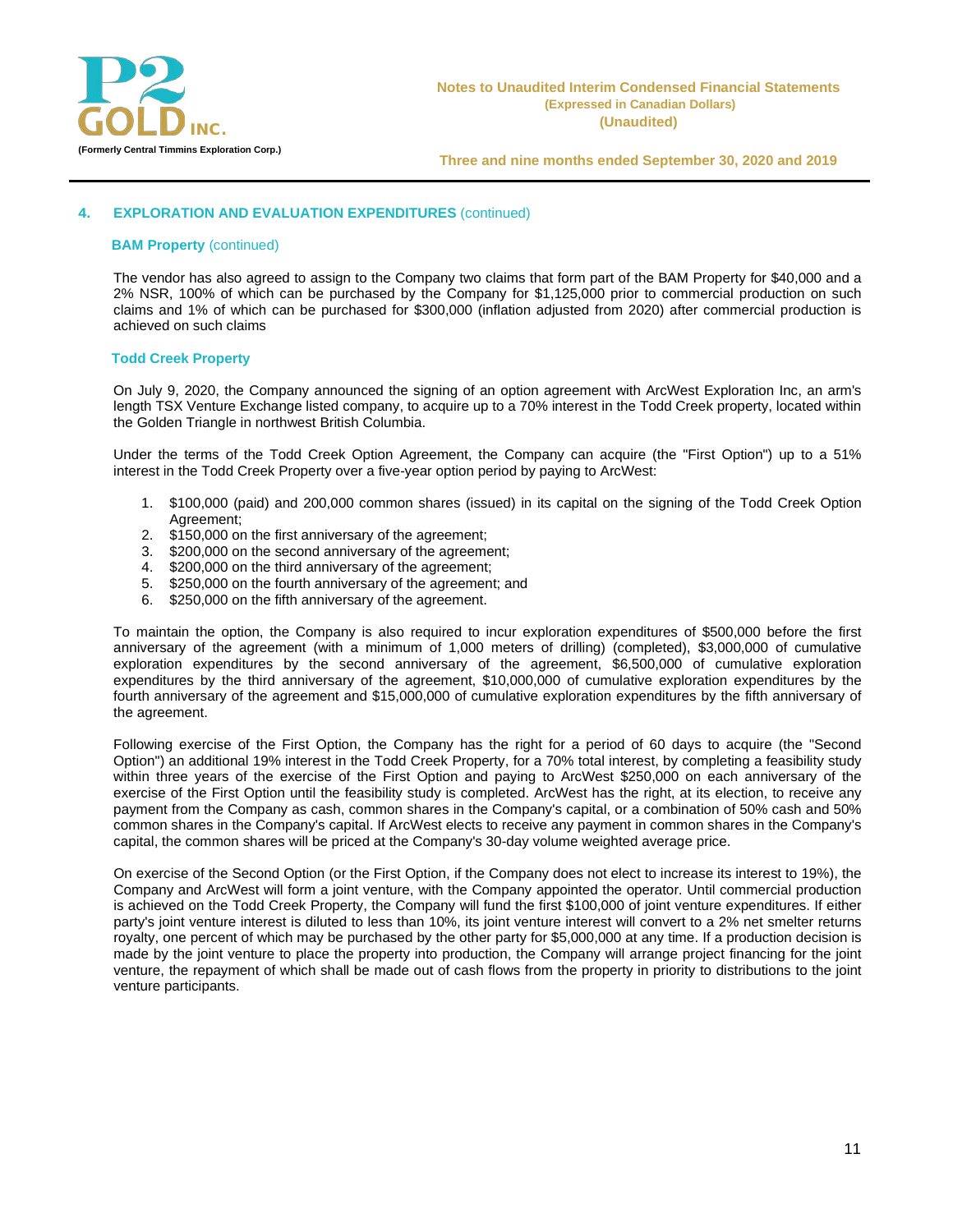

## **4. EXPLORATION AND EVALUATION EXPENDITURES** (continued)

#### **Stockade Property**

On July 10, 2020, the Company announced the signing of a mineral lease and option agreement with Bull Mountain Resources LLC, an arm's length private company, to lease a 100% interest in the Stockade property located in southeastern Oregon.

Under the terms of the Stockade Option Agreement, the Company has the right to use the Stockade Property for exploration and mining for a minimum of 50 years provided it continues to make the following preproduction payments:

- 1. US\$20,000 (paid) and 100,000 common shares (issued) in the capital of the Company on signing the agreement;
- 2. US\$10,000 six-months after the Effective Date;
- 3. US\$10,000 12-months after the Effective Date;
- 4. US\$15,000 18-months after the Effective Date;
- 5. US\$15,000 24-months after the Effective Date; and
- 6. US\$25,000 30-months after the Effective Date and every six months thereafter.

The term of the Stockade Option Agreement may continue after 50 years provided active mining operations are being conducted on the Stockade Property.

To maintain the option, the Company is also required to incur minimum work expenditures on the Stockade Property of US\$30,000 in the first year (completed) and a minimum of 2,000 meters of drilling in the second year. On achievement of production on the property, a production royalty of 2% of net smelter returns is payable on claims owned by BMR and 0.5% of net smelter returns is payable on third party claims and claims acquired within the area of influence, provided that a minimum production royalty of US\$25,000 is payable quarterly. On payment to BMR of US\$10,000,000 in any combination of preproduction payments, production royalties and minimum royalties, the production royalty on claims owned by BMR reduces to 1% and on third-party claims and claims acquired within the area of influence to 0.25%.

#### **Lost Cabin Property**

On September 10, 2020, the Company announced the signing of a mineral lease and option agreement with La Cuesta International, Inc., an arm's length private company, to lease a 100% interest in the Lost Cabin property located in south central Oregon.

Under the terms of the Lost Cabin Option Agreement, the Company has the right to use the Lost Cabin Property for exploration and mining for a minimum of 50 years provided it continues to make the following preproduction payments:

- 1. US\$5,000 (paid) and 100,000 common shares (issued) in the capital of the Company on signing the agreement;
- 2. US\$5,000 six-months after the Effective Date;
- 3. US\$10,000 12-months after the Effective Date;
- 4. US\$10,000 18-months after the Effective Date;
- 5. US\$15,000 24-months after the Effective Date; and
- 6. US\$20,000 30-months after the Effective Date and every six months thereafter.

The term of the Lost Cabin Option Agreement may continue after 50 years provided active mining operations are being conducted on the Lost Cabin Property.

To maintain the option, the Company is also required to incur minimum work expenditures on the Lost Cabin Property of US\$30,000 in the first year and a minimum of 2,000 meters of drilling in the second year. On achievement of production on the property, a production royalty of 2% of net smelter returns is payable on claims owned by La Cuesta and 0.5% of net smelter returns is payable on third party claims and claims acquired within the area of influence, provided that a minimum production royalty of US\$25,000 is payable quarterly. On payment to La Cuesta of US\$10,000,000 in any combination of preproduction payments, production royalties and minimum royalties, the production royalty on claims owned by La Cuesta reduces to 1% and on third-party claims and claims acquired within the area of influence to 0.25%.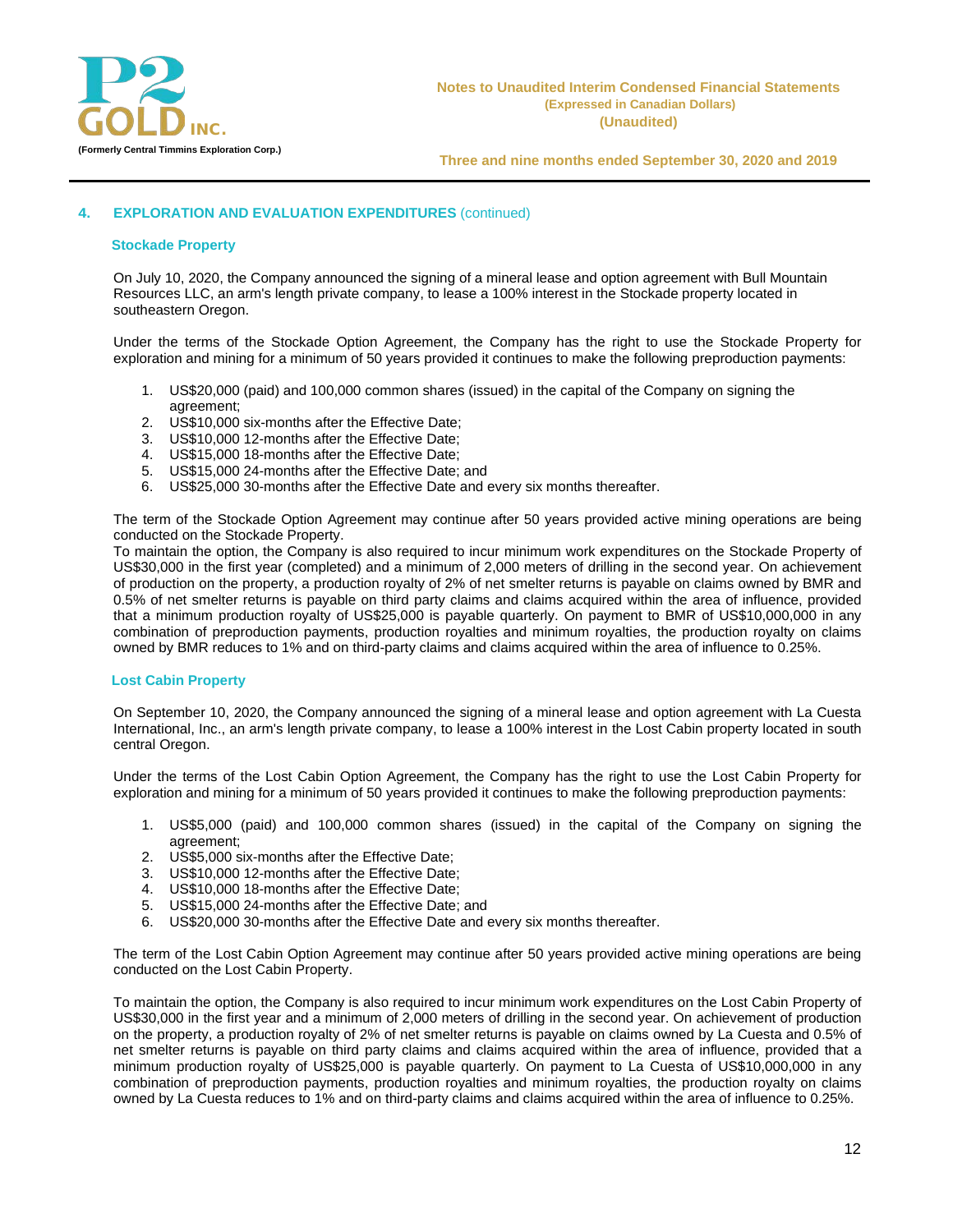

## **4. EXPLORATION AND EVALUATION EXPENDITURES** (continued)

#### **Timmins Project**

As at September 30, 2020, CTEC had a total of 653.5 (December 31, 2019 – 653.5) claim units in the Porcupine Mining District ("The Timmins Area Project"), of which 77 (December 31, 2019 – 77) are patented claims included in the Dayton Agreement, the Racetrack Agreement and the Goldstone Agreement, and 576.5 (December 31, 2019 – 576.5) are unpatented claim units.

As at September 30, 2020 and December 31, 2019, the Company held the following unpatented claim units:

| September 30,            |              | December 31,   |
|--------------------------|--------------|----------------|
| As at,                   | 2020         | 2019           |
|                          | # of Claims  | # of Claims    |
|                          | <b>Units</b> | Units          |
| Deloro Township          | 39.5         | 39.5           |
| Ogden Township           | 58           | 58             |
| <b>Mountjoy Township</b> | 167          | 167            |
| <b>Godfrey Township</b>  | 41.5         | 41.5           |
| Jamieson Township        | 9            | 9              |
| Jessop Township          | 6            | 6              |
| <b>Price Township</b>    | 3.5          | 3.5            |
| Robb Township            | 50           | 50             |
| <b>Turnbull Township</b> | 69           | 69             |
| <b>Bonar Township</b>    | 109          | 109            |
| Cote Township            | 6            | 6              |
| Massey Township          | 1            | 1              |
| <b>Bristol Township</b>  | $\mathbf{2}$ | $\overline{2}$ |
| Whitesides Township      | 15           | 15             |
|                          | 576.5        | 576.5          |

On March 20, 2018, the Company entered into a memorandum of understanding (the "MOU") with the Matachewan First Nation and Mattagami First Nation (collectively, the "First Nations") pursuant to which the Company and the First Nations signaled their intent to engage in negotiations toward an impact benefit agreement (an "IBA") regarding the Timmins Project. Pursuant to the terms of the MOU, the Company has agreed to pay to the First Nations an amount equal to 2% of all costs of the Phase I exploration on the Timmins Project up to the date of the agreement and annually thereafter. The total amount incurred for the year for these costs was \$nil (December 31, 2019 - \$17,781). In addition, an aggregate of 16,666 common shares and 16,666 common share purchase warrants ("Warrants") to be issued the date the Company's common shares are listed on the TSX Venture Exchange (completed). The Warrants shall be exercisable into common shares at a price of \$0.60 per common share for a period of five (5) years following the Closing Date, subject to vesting terms by which 25% vest on the date of issuance and the remaining vest equally over a period of eighteen months from the date of issuance. On October 16, 2018 both the 16,666 common shares and the 16,666 common share purchase warrants were issued.

The fair value of these respective warrants has been determined using the Black-Scholes valuation model based on a share price of \$0.60, exercise price of \$0.60, life expectancy of 5 years, volatility of 172.06%, risk free interest rate of 2.40% and a dividend yield of \$nil. The total fair value of these warrants was \$9,489 for which \$4611 (December 31, 2019 -\$4,845) was included in exploration and evaluation expenditures as at September 30, 2020 period end.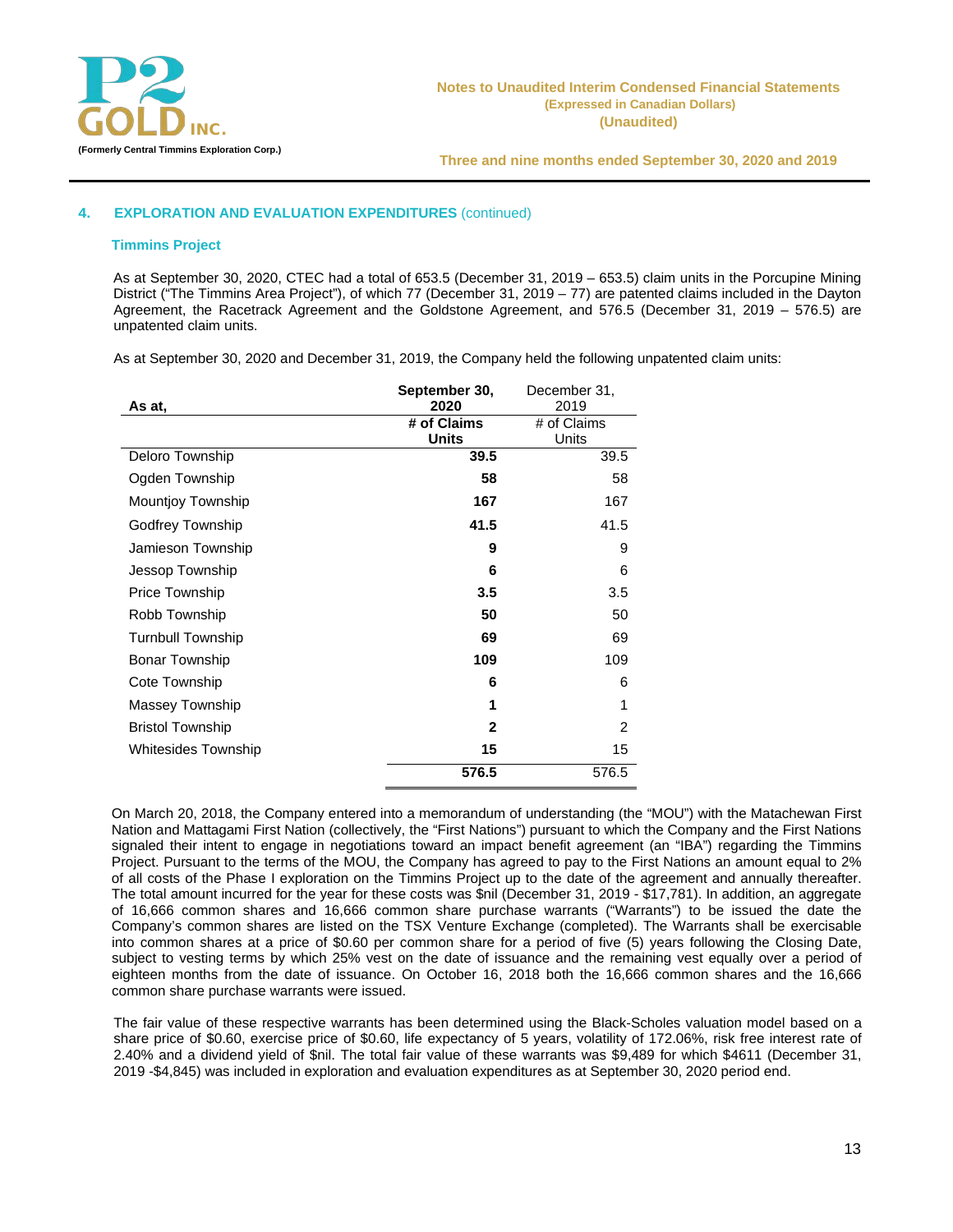

## **4. EXPLORATION AND EVALUATION EXPENDITURES** (continued)

#### **Timmins Project** (continued)

On April 24, 2018, the Company entered into a Mining Claim Acquisition Agreement with Goldstone Resources Inc. ("Goldstone"), to acquire 100 per cent interest in 24 mining claims and 90 per cent interest in 2 additional claims all located in Deloro Township, Ontario ("Faymar Property"). Upon closing, the total consideration payable to Goldstone was \$20,000 which was paid by the issuance of 33,333 common shares of CTEC at a value of \$0.60 per share on October 16, 2018. Various claims are subject to a net smelter returns royalty of 0.2%.

On December 29, 2018 the Company entered into a definitive agreement with Goldcorp Canada Limited and Goldcorp Inc. (the "Porcupine Joint Venture") for the sale of certain of the Company's non‐core mineral claims (the "Claims") to the Porcupine Joint Venture for aggregate proceeds of \$258,624. The Claims consist of nine patented mineral claims in Deloro Township, Timmins, Ontario with a total area of approximately 327 acres. The sale transaction was completed on November 4, 2019. The company recorded a \$258,845 gain from the sale of the property in the statements of loss and comprehensive loss during the year ending December 31, 2019.

On April 30, 2019, the Company entered into a Mining Option Agreement to acquire 3 patented claims in Mountjoy Township, south of Timmins for 100% ownership of both the patented surface rights and patented mining rights, subject to an aggregate total 2% Net Smelter Royalty ("NSR"); on the following terms and conditions:

- 1. Payment of \$50,000.00 as follows:
	- (i) \$6,000.00 on execution of this agreement; (paid)
	- $(i)$  \$2,000.00 on the first anniversary of the date of this agreement;<br>(iii) \$2,000.00 on the second anniversary of the date of this agreement;
	- (iii)  $$2,000.00$  on the second anniversary of the date of this agreement; (iv)  $$2,000.00$  on the third anniversary of the date of this agreement; an
	- $(iv)$  \$2,000.00 on the third anniversary of the date of this agreement; and  $(v)$  \$38,000.00 on the fourth anniversary of the date of this agreement.
	- \$38,000.00 on the fourth anniversary of the date of this agreement.
- 2. Expenditures a total of \$40,000.00 on exploration work on the Mineral Patents as follows:
	- (i) the sum of \$10,000.00 in the first twelve month period after the execution of this agreement; (completed)
	- (ii) the sum of \$10,000.00 in the twelve month period after the first anniversary of the execution of this agreement; (completed)
	- (iii) the sum of \$10,000.00 in the twelve month period after the second anniversary of the execution of this agreement; and(completed)
	- (iv) the sum of \$10,000.00 in the twelve month period after the third anniversary of the execution of this agreement; (completed)

The Company has the right at any time to purchase 1% the NSR for a total cash payment of \$250,000

On May 19, 2020, the Company elected not to proceed with evaluation of the 3 patented claims in Mountjoy Township and will have no further rights or obligations relating to the claims or future amounts owing under the Mining Option Agreement

With the Company's exploration focus turned to the Pacific Northwest of North America, it has determined that the Timmins claims are non-core and decided to divest the Timmins claims.

## **5. CAPITAL MANAGEMENT**

The Company includes shareholders' equity (deficit) in the definition of capital.

The Company manages its capital structure and makes adjustments to it, based on the funds available to the Company, in order to support the acquisition, exploration and development of mineral properties and to ensure it continues as a going concern. The Board of Directors does not establish quantitative return on capital criteria for management, but rather relies on the expertise of the Company's management to sustain future development of the business.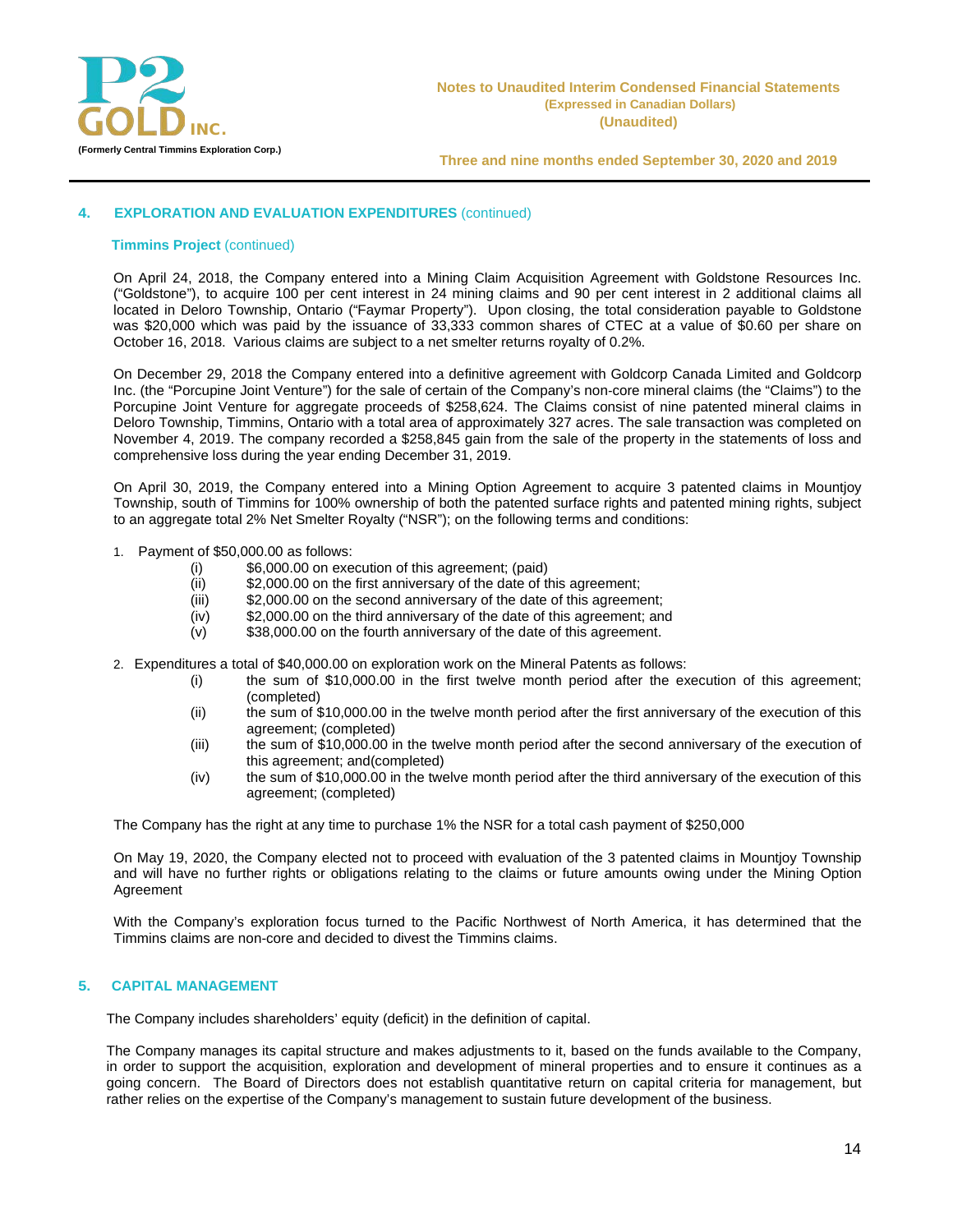

## **5. CAPITAL MANAGEMENT** (continued)

All of the properties in which the Company currently has an interest are in the exploration stage with no operating revenues; as such, the Company is dependent on external financing to fund its activities. In order to carry out the planned exploration and pay for administrative costs, the Company will spend its existing working capital and raise additional amounts as needed. The Company will continue to assess new properties and seek to acquire an interest in additional properties if management feels there is sufficient geologic or economic potential and if it has adequate financial resources to do so.

The Company has historically relied on equity financing to raise capital and will continue its attempts to do so.

Management reviews its capital management approach on an ongoing basis and believes that this approach, given the relative size of the Company, is reasonable.

#### **6. FINANCIAL INSTRUMENTS AND MANAGEMENT OF FINANCIAL AND OTHER RISK**

The Company classifies financial instrument fair values in a hierarchy comprising three levels reflecting the significance of the inputs used in making the measurements, described as follows:

- Level 1: Valuations based on quoted prices (unadjusted) in active markets for identical assets or liabilities;
- Level 2: Valuations based on directly or indirectly observable inputs in active markets for similar assets or liabilities, other than Level 1 prices, such as quoted interest or currency exchange rates; and
- Level 3: Valuations based on significant inputs that are not derived from observable market data, such as discounted cash flow methodologies based on internal cash flow forecasts.

The Company's financial instruments are exposed to financial and other risks as summarized below:

#### **Fair value**

As at September 30, 2020, the carrying value approximates the fair value amounts of the Company's cash and trade and other payables.

Fair value represents the amount that would be exchanged in an arm's length transaction between willing parties and is best evidenced by a quoted market price if one exists.

Fair value estimates are made at a specific point in time, based on relevant market information and information about financial instruments. These estimates are subject to and involve uncertainties and matters of significant judgment and, therefore, cannot be determined with precision. Changes in assumptions could significantly affect the estimates.

A summary of the Company's risk exposures as it relates to financial instruments are reflected below:

#### **i) Credit risk**

The Company's credit risk is primarily attributable to cash. The Company has no material concentration of credit risk arising from operations. Cash consists of bank deposits, which are held by a Canadian chartered bank, and management believes the risk of loss is remote. The Company has not experienced any significant collection issues to September 30, 2020.

The Company's maximum exposure to credit risk as at September 30, 2020 and 2019 is the carrying value of cash.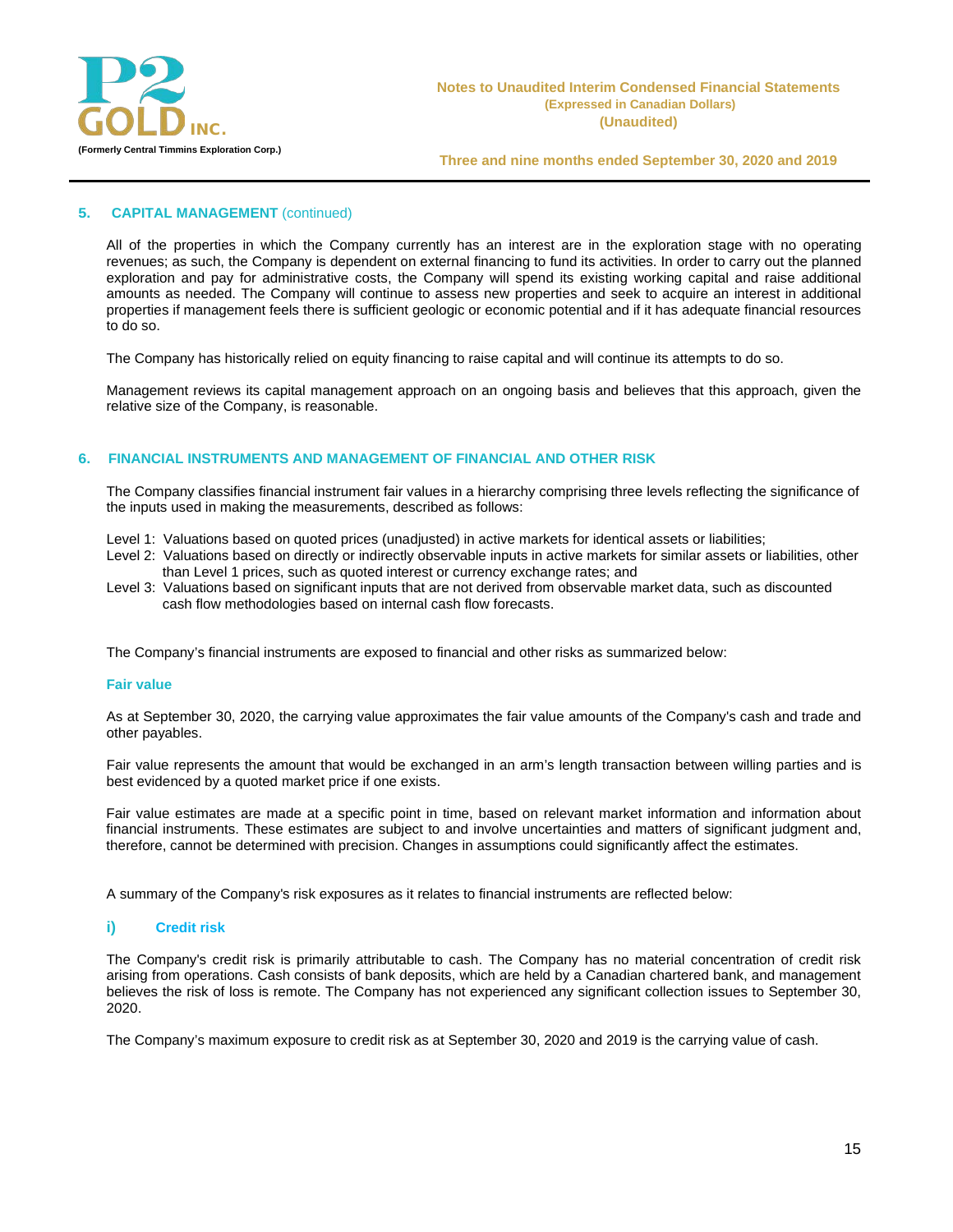

## **6. FINANCIAL INSTRUMENTS AND MANAGEMENT OF FINANCIAL AND OTHER RISK** (continued)

#### **ii) Liquidity risk**

The Company's approach to managing liquidity risk is to ensure that it will have sufficient liquidity to meet liabilities when due and ensuring an adequate supply of funds to enable the Company to carry out its intended programs. As at September 30, 2020, the Company had a cash balance of \$1,223,656 (December 31, 2019 - \$570,337) to settle current liabilities of \$213,382 (December 31, 2019 -\$144,126) subject to normal trade terms.

As at September 30, 2020, the Company had working capital of \$1,142,486 (December 31, 2019 - \$476,119). In order to meet its longer-term working capital needs and property exploration expenditures, the Company intends on securing additional financing to ensure that those obligations are properly discharged. As such, management believes that the Company will then have sufficient working capital to discharge its current and anticipated obligations for a minimum of one year. There can be no assurance that the Company will be successful in its efforts to arrange additional financing on terms satisfactory to the Company. If additional financing is raised through the issuance of shares from the treasury of the Company, control of the Company may change and shareholders may experience dilution. If adequate financing is not available or cannot be obtained on a timely basis, the Company may be required to delay, reduce the scope of, or eliminate one or more of its exploration activities or relinquish some or all of its rights to certain of its interests in mineral properties. (see Note 1)

## **7. CASH**

The cash balance at September 30, 2020 consists of \$1,223,656 (December 31, 2019 - \$570,337) on deposit with a major Canadian bank.

During the period ending September 30, 2019, the Company raised \$1,200,000 (December 31, 2019 – \$nil) in flowthrough common share financing which, under the terms of the flow-through financings, these funds must be used to pay for qualifying exploration expenditures, as defined under the Canadian Income Tax Act. As at September 30, 2020, \$nil (December 31, 2019 – \$nil) of the Company's cash balance is required for this purpose.

#### **8. RECEIVABLES AND OTHER ASSETS**

The Company's receivables and other assets arise from two main sources: 1) prepaid expenses and 2) harmonized sales tax ("HST") receivable from government taxation authorities. These are broken down as follows:

| As at                              | September 30,<br>2020 |  | December 31,<br>2019 |
|------------------------------------|-----------------------|--|----------------------|
| Prepaid expenses                   | 6.302                 |  | 15,083               |
| HST receivable                     | 125.910               |  | 34,825               |
| Total receivables and other assets | 132.212               |  | 49,908               |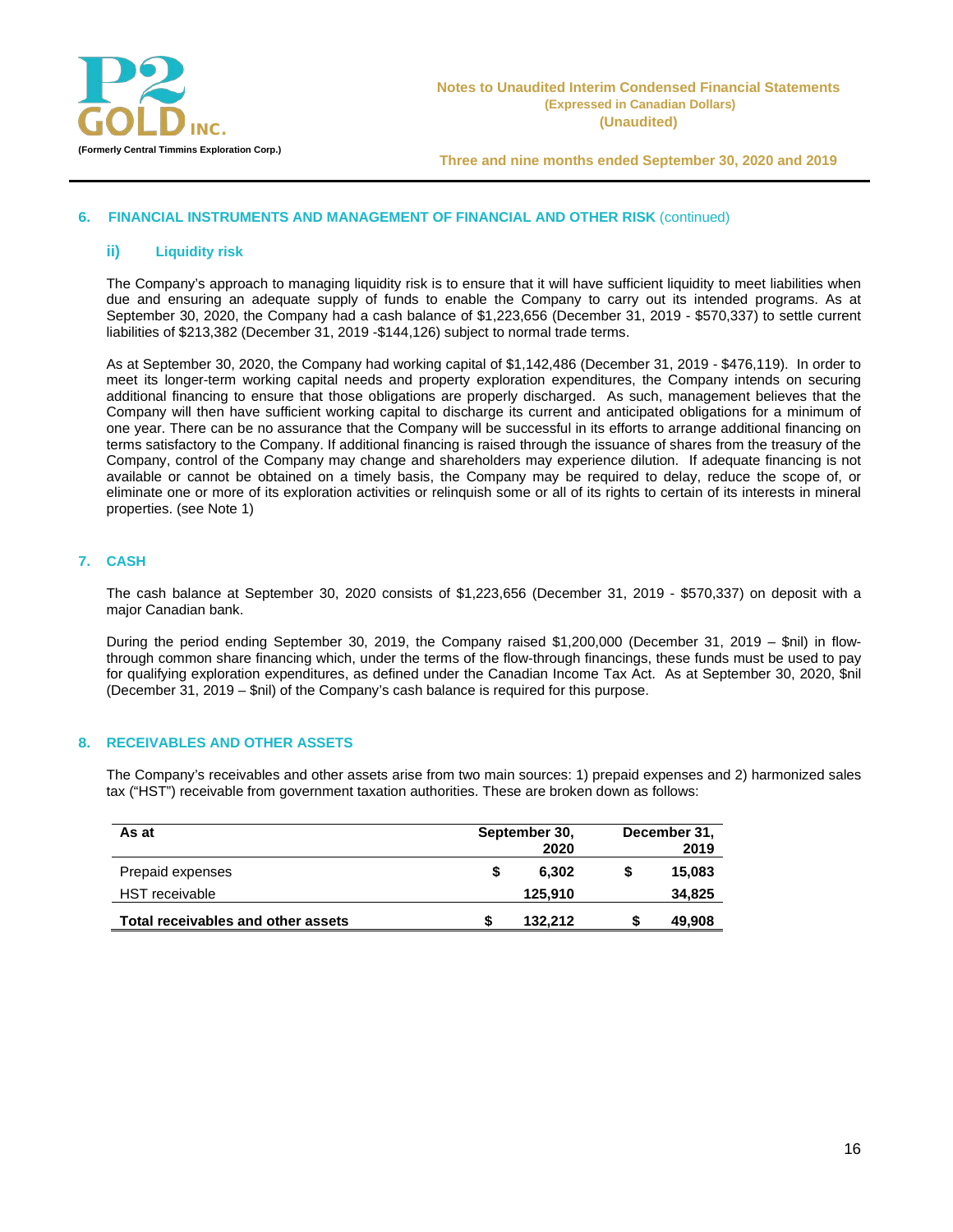

## **9. RIGHT-OF-USE ASSET**

| <b>Balance December 31, 2018</b>                            | \$ |           |
|-------------------------------------------------------------|----|-----------|
| IFRS 16 – right-of-use asset recognition at January 1, 2019 |    | 61,964    |
| Depreciation                                                |    | (19,568)  |
| Balance, September 30, 2019                                 |    | 42,396    |
| Additions                                                   |    | 30,157    |
| Depreciation                                                |    | (28,363)  |
| Balance, December 31, 2019                                  | S  | 44.190    |
| <b>Disposals</b>                                            |    | (16, 335) |
| Depreciation                                                |    | (27, 855) |
| Balance, September 30, 2020                                 |    |           |

Right-of-use assets consist of the lease for the Company's office and a vehicle lease. They are amortized over a period of 19 months and 24 months respectively. During the period ending September 30, 2020, the Company disposed of its leased truck and paid the balance remaining on the related lease obligation.

#### **Maturity Analysis – Contractual Undiscounted Cash Flows**

|                                     | September 30, |                |    | December 31, |
|-------------------------------------|---------------|----------------|----|--------------|
| As at                               |               | 2020           |    | 2019         |
| Less than one year                  |               | ۰              |    | 41.478       |
| Greater than one year               |               | $\blacksquare$ |    | 6,958        |
| Total undiscounted lease obligation |               |                | J. | 48,436       |

#### **10. TRADE AND OTHER PAYABLES**

Trade and other payables of the Company are principally comprised of amounts outstanding for trade purchases relating to exploration acquisition activities and amounts payable for operating and financing activities. The usual credit period taken for trade purchases is between 30 to 90 days.

The following is an aged analysis of the trade and other payables:

|                                | September 30, |    | December 31, |
|--------------------------------|---------------|----|--------------|
| As at                          | 2020          |    | 2019         |
| Less than 1 month              | 200.681       | \$ | 80.709       |
| Over 3 months                  | 12.701        |    | 22,885       |
| Total trade and other payables | 213.382       | S  | 103.594      |

#### **11. LEASE LIABILITY**

On April 1, 2018, the Company entered into a 28-month sublease lease agreement to lease an office. The lease payments are \$3,540 per month from the commencement date of the lease. During the period ending September 30, 2020, the Company paid the balance remaining on the related lease obligation.

On May 31, 2019, the Company entered into a 24-month lease agreement to lease a vehicle. The lease payments are \$1,391 per month from the commencement date of the lease. During the period ending September 30, 2020, the Company disposed of its leased truck and paid the balance remaining on the related lease obligation.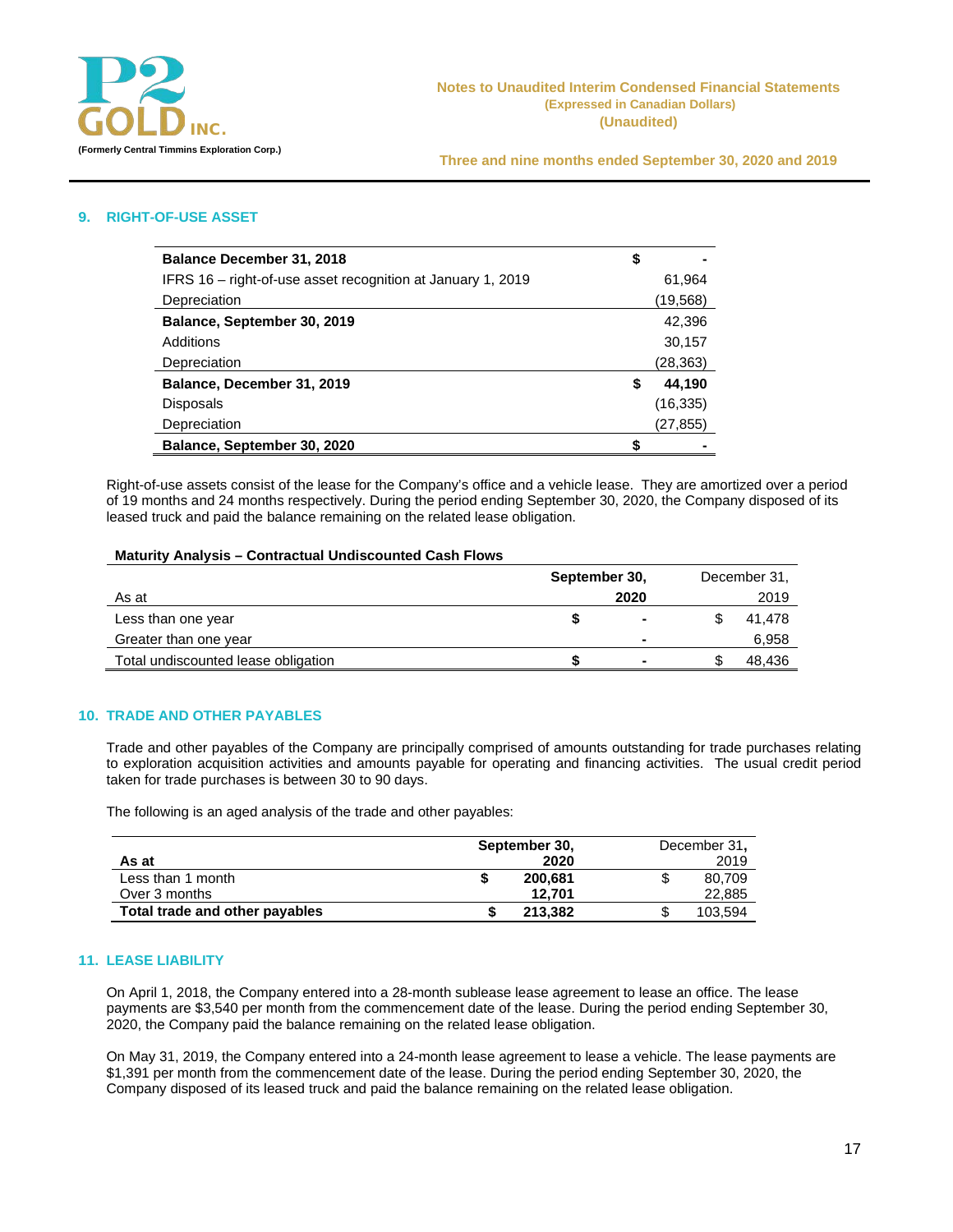

## **11. LEASE LIABILITY** (continued)

The Company has recorded these leases as right-of-use assets (note 9) and lease liability in the statements of financial position as at September 30, 2020. At the commencement date of the leases, the lease liability was measured at the present value of the lease payments that were not paid at that date. The lease payments are discounted using an interest rate of 10%, which is the Company's incremental borrowing rate. Effective interest rate is 10.25%. The continuity of the lease liability is presented in the table below:

|                                                             |                 |                             | <b>Office and Vehicle</b>   | Lease |              |       |
|-------------------------------------------------------------|-----------------|-----------------------------|-----------------------------|-------|--------------|-------|
| Balance, December 31, 2018                                  |                 |                             |                             | \$    |              |       |
| IFRS 16 – right-of-use asset recognition at January 1, 2019 |                 |                             |                             |       | 61,964       |       |
| <b>Additions</b>                                            |                 |                             |                             |       | 30,157       |       |
| Interest expense                                            |                 |                             |                             |       | 6,181        |       |
| Lease payments                                              |                 |                             |                             |       | (52, 219)    |       |
| Balance, December 31, 2019                                  |                 |                             |                             | \$    | 46,083       |       |
| Interest expense                                            |                 |                             |                             |       | 1,527        |       |
| <b>Disposals</b>                                            |                 |                             |                             |       | (16, 335)    |       |
| Lease payments                                              |                 |                             |                             |       | (31, 275)    |       |
| Balance, September 30, 2020                                 |                 |                             |                             |       |              |       |
|                                                             | Under<br>1 year | <b>Between</b><br>1-2 years | <b>Between</b><br>3-4 years |       | Over 5 years | Total |
| Office and Vehicle Lease                                    | \$              | \$                          | \$                          |       | \$           | \$    |

The Company applied IFRS 16 on a modified retrospective basis. As at January 1, 2019, the Company recognized a right of use asset and lease liability for an office lease on adoption of IFRS 16.

## **12. KEY MANAGEMENT COMPENSATION**

The remuneration of directors and other members of key management personnel during the three months and nine months ended September 30, 2020 and 2019 were as follows:

|                                         | For three months ended<br>September 30, |        | For nine months ended<br>September 30, |         |
|-----------------------------------------|-----------------------------------------|--------|----------------------------------------|---------|
|                                         | 2020                                    | 2019   |                                        | 2019    |
|                                         | \$                                      | \$     |                                        | \$      |
| Management and consulting fees          | 10.000                                  | 36,000 | 72.000                                 | 106,000 |
| Exploration and evaluation expenditures |                                         | 18,000 | 18,000                                 | 54,000  |
| Share-based compensation                | 316,716                                 | 40,768 | 458,108                                | 109.948 |

In accordance with IAS 24, Related Party Disclosures, key management personnel are those persons having authority and responsibility for planning, directing and controlling the activities of the Company directly or indirectly, including any directors (executive and non-executive) of the Company.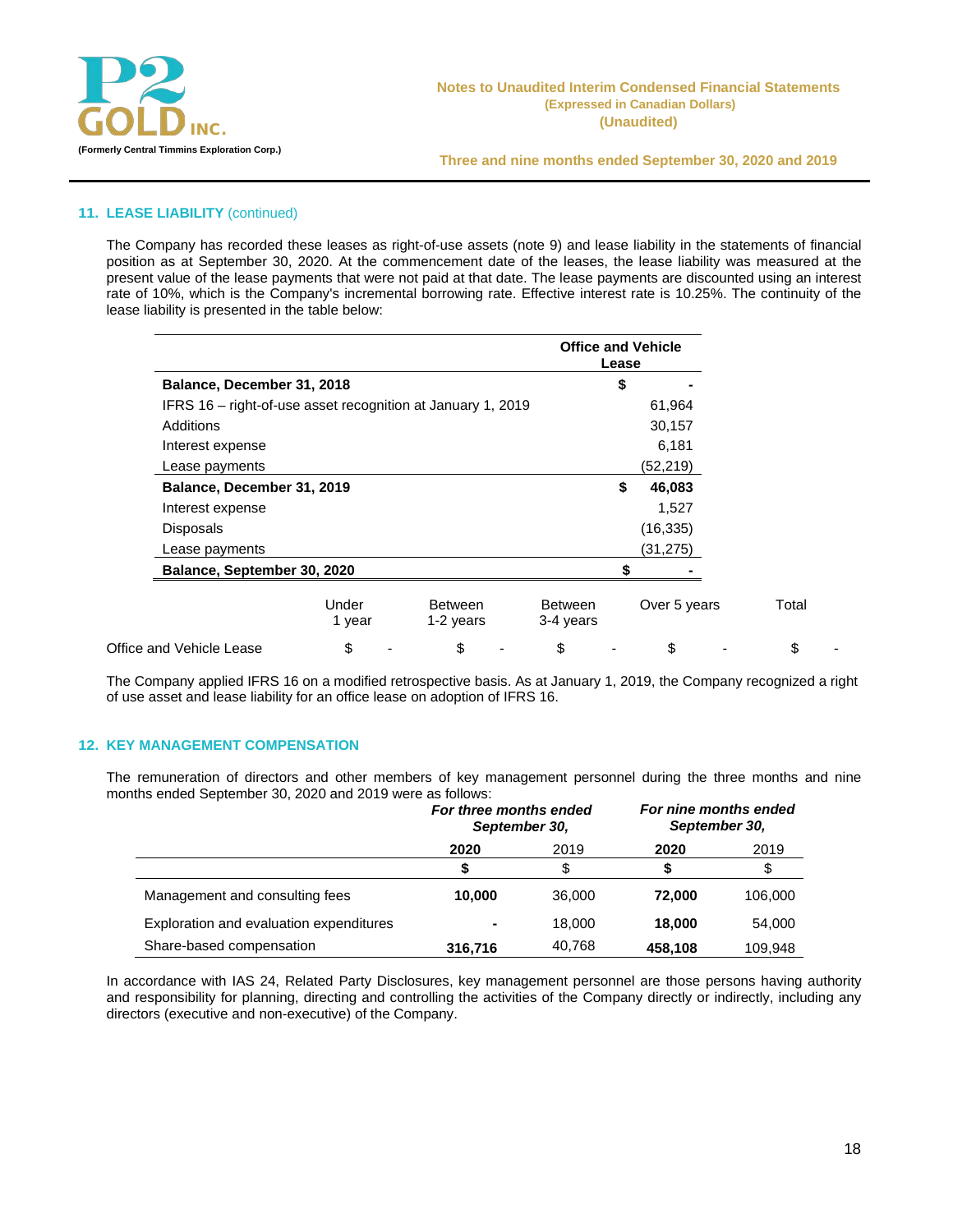

#### **13. DUE TO RELATED PARTIES AND RELATED PARTY TRANSACTIONS**

As at September 30, 2020, the trade and other payables balance includes related party amounts of \$21,121 (December 31, 2019 - \$8,204). The related parties are directors and officers of the Company, an individual who is related to the former President and CEO of the Company and entities over which executive management and directors have control or significant influence. The amounts are for services rendered during the year and arose as a result of transactions entered into with the related parties in the ordinary course of business.

On April 1, 2018, the Company entered into an agreement with a consultant related to the former President and Chief Executive Officer to perform services for a term of 2 years for \$6,000 per month. The term of the agreement ended on March 31, 2020 and was not renewed.

On May 24, 2018, the Company entered into an agreement with the former President and Chief Executive Officer to perform services that will commence on the date of the public offering for a term of 3 years for \$10,000 per month. On April 16, 2020 Charles Gryba resigned as a director and President and Chief Executive Officer of P2 Gold, however, he will continue his relationship with the Company as a technical consultant.

#### **14. CAPITAL STOCK**

#### **(a) Authorized**

As at September 30, 2020, the Company's authorized number of common shares was unlimited and without par value.

#### **b) Share consolidation**

On January 9, 2020, the Company consolidated the share capital on the basis of one new share for every six old shares. All references to the number of shares, options, and warrants and per share amounts have been retroactively restated to reflect the consolidation. Any fractional common share resulting from the Share Consolidation will be rounded down to the nearest whole number and any such fractional interest will be cancelled without consideration.

Prior to the consolidation, the Corporation had 51,350,000 common shares issued and outstanding. Upon completion of the Share Consolidation, the number of post-consolidation common shares issued and outstanding was 8,558,331 (on a non-diluted basis).

The share consolidation was approved by the TSX Venture Exchange on January 14, 2020, and the common shares started trading on the TSX Venture Exchange on a consolidated basis on the TSX Venture Exchange at the opening of trading on January 14, 2020.

#### **(c) Issued**

|                                          | <b>Number of Shares</b>  |   | <b>Amount</b> |
|------------------------------------------|--------------------------|---|---------------|
| Balance at December 31, 2019             | 8,558,331                | S | 2,792,644     |
| Private placement                        | 16,600,000               |   | 4,000,000     |
| Shares issued for property (Note 3)      | 800,000                  |   | 486,000       |
| Share issue costs - cash                 | -                        |   | (79, 215)     |
| Share issue costs - legal                |                          |   | (20,000)      |
| Share issue costs - filing fees          | $\overline{\phantom{0}}$ |   | (19,670)      |
| Premium liability on flow-through shares |                          |   | (200,000)     |
| Balance at September 30, 2020            | 25,958,331               |   | 6,959,759     |

\*On January 9, 2020 the Company consolidated its outstanding common shares on a 6:1 basis (note 13 (b)). All references to the number of shares and per share amounts have been retroactively restated to reflect the consolidation.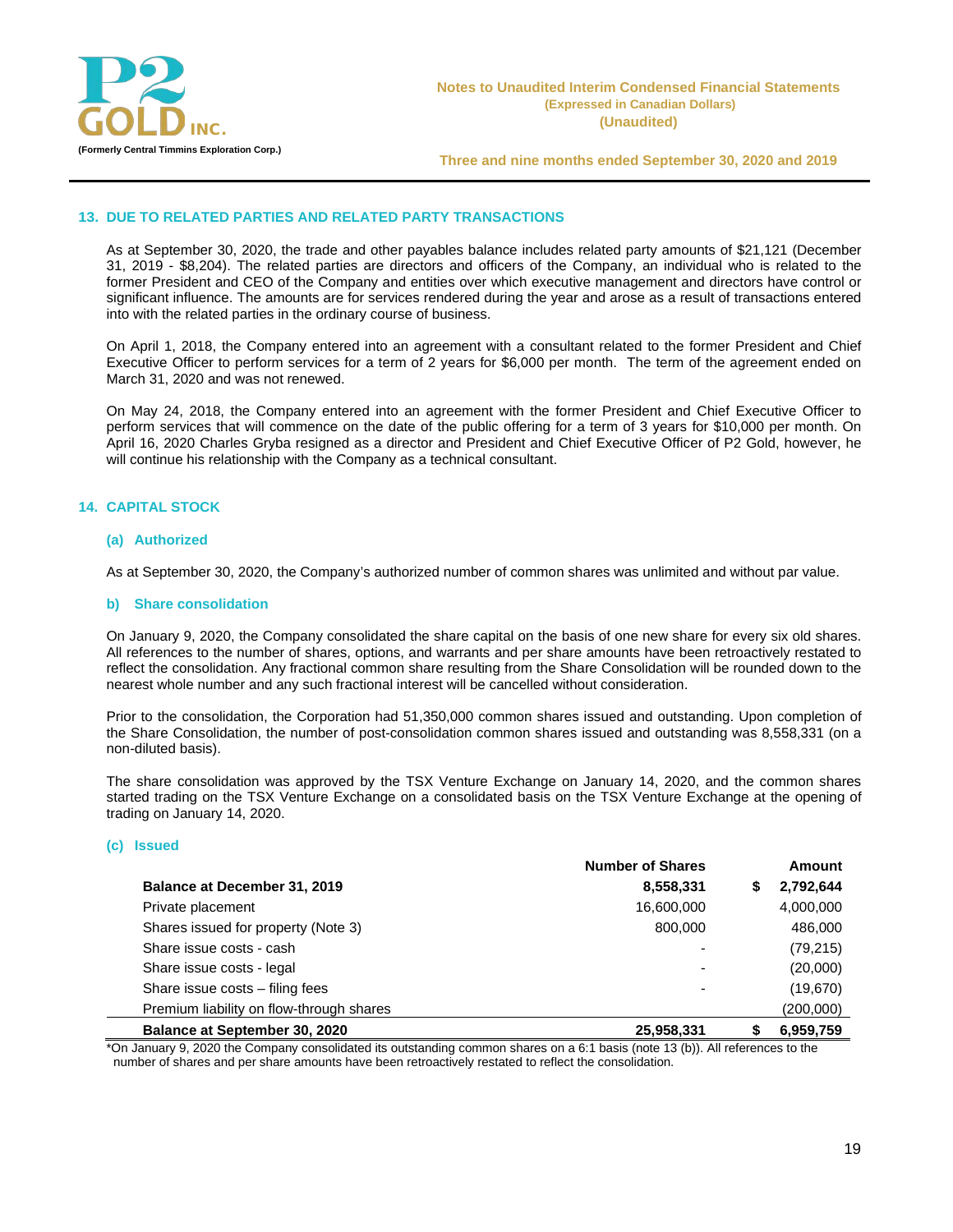

## **14. CAPITAL STOCK** (continued)

#### **(c) Issued** (continued)

On April 16, 2020 the Company closed of a non-brokered private placement for aggregate gross proceeds of \$500,000 (the "Offering"). The Offering consisted of the sale of 10,000,000 common shares of the Company (the "Shares") at a price of \$0.05 per Share for aggregate gross proceeds of \$500,000. All securities issued pursuant to the Offering were subject to a four month hold period under applicable securities laws, expiring on August 16, 2020.

On July 28, 2020 the Company announced the closing of a non-brokered private placement for gross proceeds of \$3.5 million. In closing the private placement, the Company issued 4.6 million non-flow-through units (the "Units") of the Company at a price of \$0.50 per Unit for gross proceeds of \$2.3 million and 2.0 million flow through common shares (the "FT Shares") in the capital of the Company at a price of \$0.60 per FT Share for gross proceeds of \$1.2 million. Each Unit consists of one non-flow-through common share in the capital of the Company and one non-flow-through common share purchase warrant (a "Warrant"). Each Warrant entitles the holder to purchase one additional non-flow-through common share in the capital of the Company at an exercise price of \$0.75 per common share for a period of two years from the date of issue (the "Expiry Time"), provided that, if after four months from the date of issue, the closing price of the common shares of the Company on the Exchange is equal to or greater than \$1.25 for a period of 10 consecutive trading days at any time prior to the Expiry Time, the Company will have the right to accelerate the Expiry Time of the Warrants by giving notice to the holders of the Warrants by news release or other form of notice permitted by the certificate representing the Warrants that the Warrants will expire at 4:30 p.m. (Vancouver time) on a date that is not less than 15 days from the date notice is given. The gross proceeds of the offering of FT Shares will be used to fund exploration expenditures on the Silver Reef Property, BAM Property, Todd Creek Property and other Canadian Exploration Expenses that will qualify as "flow through mining expenditures" as defined in subsection 127(9) of the Income Tax Act (Canada), and "BC flow-through mining expenditures", as defined in the Income Tax Act (British Columbia). The proceeds of the offering of Units will be used to fund exploration expenditures and for general corporate purposes. In connection with the private placement, the Company paid finder's fees of \$79,215. All securities issued pursuant to the private placement are subject to a four-month hold period. For the nine month period ended September 30, 2020, the Company recognized a \$200,000 as a flowthrough premium liability on issuance in connection with the private placements described above. The Company recognized an amount of \$200,000, in relation to flow-through private placements and has recorded the gain as income tax recovery.

On August 7, 2020 the Company issued 200,000 common shares of the Company as per the Silver Reef Property Option Agreement with a fair value of \$0.63 per share. (Note 3).

On August 7, 2020 the Company issued 200,000 common shares of the Company as per the BAM Property Option Agreement with a fair value of \$0.63 per share. (Note 3).

On August 7, 2020 the Company issued 200,000 common shares of the Company as per the Todd Creek Property Option Agreement with a fair value of \$0.63 per share. (Note 3).

On September 10 2020 the Company issued 100,000 common shares of the Company as per the Stockade Property Option Agreement with a fair value of \$0.53 per share. (Note 3).

On September 14, 2020 the Company issued 100,000 common shares of the Company as per the Lost Cabin Property Option Agreement with a fair value of \$0.55 per share. (Note 3).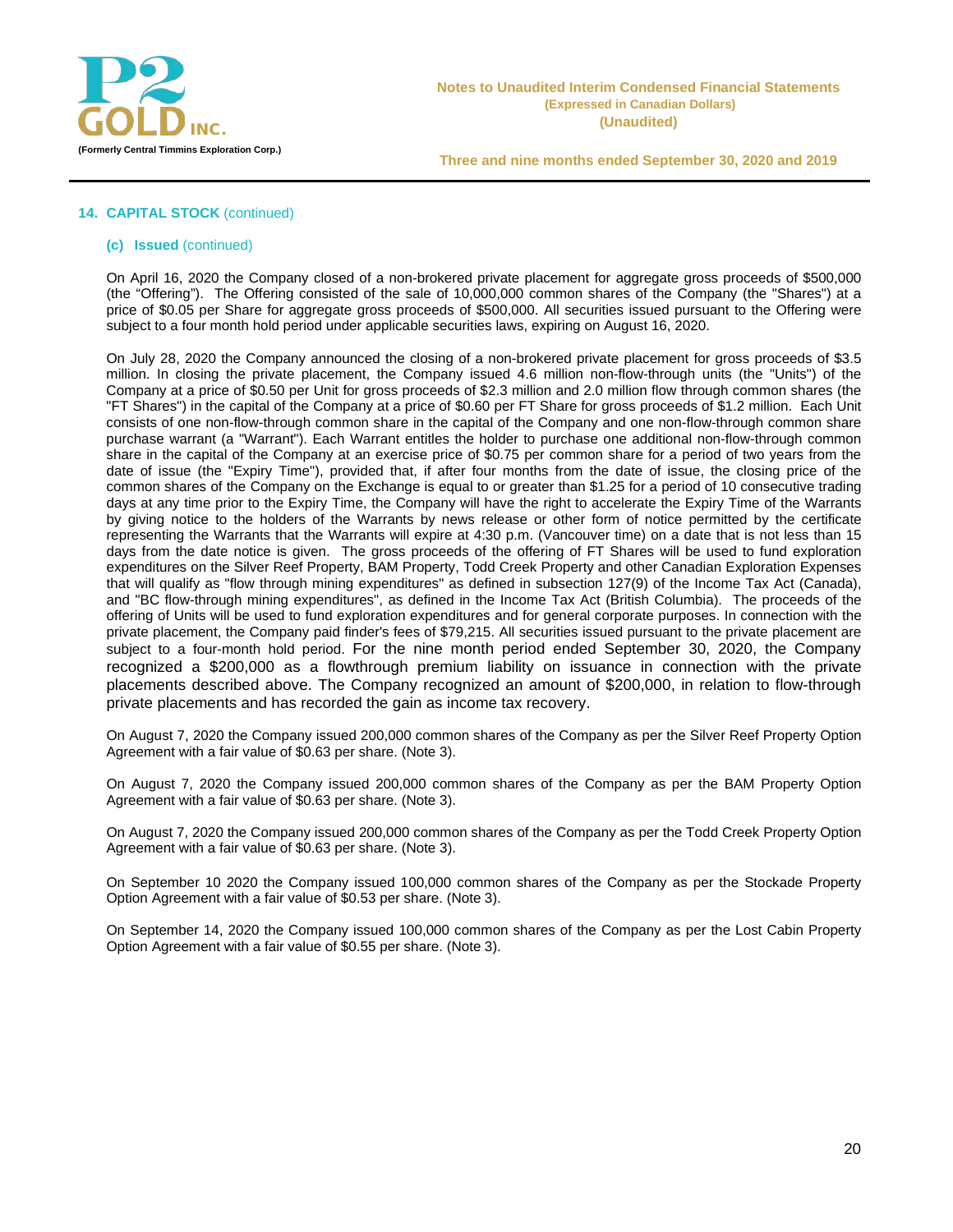

#### **14. CAPITAL STOCK** (continued)

#### **(d) Stock Options – Stock Option Plan**

The Company maintains a stock option plan (the "Stock Option Plan") which was ratified and approved by the shareholders of the Company on August 12, 2020. The Stock Option Plan is a "rolling" plan under which up to 10% of the issued and outstanding common shares of the Company from time to time, subject to adjustment in certain circumstances, may be issued.

In the event that no specific determination is made by the Board with respect to any of the following matters, the period during which an option shall be exercisable shall be five years from the date of grant except those options issued to persons of consultants employed in Investor Relation activities shall vest in stages over 12 months with no more than one quarter of the options vesting in any three month period. Options granted during the period ending September 30, 2020 are exercisable two years from the date of grant.

The purpose of the Stock Option Plan is to develop the interest of bona fide officers, directors, employees, management company employees, and consultants of the Company in the growth and development of the Company by providing them with the opportunity through stock options to acquire an increased proprietary interest in the Company.

All outstanding options have been expensed as share-based payments in the period in which they vested. As at September 30, 2020, 2,459,999 (December 31, 2019 – 799,999) options were outstanding and have a weighted average exercise price of \$0.495 (December 31, 2019 – \$0.527) per option.

| As at                                                                                 | <b>September 30, 2020</b> |                            |                               | December 31, 2019 |                                 |                |  |  |
|---------------------------------------------------------------------------------------|---------------------------|----------------------------|-------------------------------|-------------------|---------------------------------|----------------|--|--|
|                                                                                       | Weighted                  | Average<br><b>Exercise</b> | Number of                     |                   | Weighted<br>Average<br>Exercise | Number of      |  |  |
|                                                                                       |                           | <b>Price</b>               | <b>Options</b>                |                   | Price                           | <b>Options</b> |  |  |
| Outstanding at beginning of<br>period/year<br>Transactions during the<br>period/year: | \$                        | 0.527                      | 799.999                       | \$                | 0.60                            | 566.666        |  |  |
| Expired<br>Granted                                                                    |                           | (0.57)<br>0.34             | (125,000)<br>585.000          |                   | 0.30                            | 208.333        |  |  |
| Granted<br>Granted<br>Granted                                                         |                           | 0.30<br>0.61<br>0.60       | 200,000<br>900,000<br>100.000 |                   | 0.60                            | 25,000         |  |  |
| Outstanding at end of period/year                                                     |                           | 0.495                      | 2,459,999                     |                   | 0.527                           | 799,999        |  |  |
| Exercisable at end of period/year                                                     | \$                        | 0.495                      | 944.400                       | \$                | 0.527                           | 341.667        |  |  |

A summary of stock options issued and outstanding is as follows:

The following common share purchase options are outstanding as at September 30, 2020:

|                  | Number of              | Exercise      | Weighted<br>Average       |                  |
|------------------|------------------------|---------------|---------------------------|------------------|
| Date of<br>Grant | Options<br>Outstanding | Price<br>(\$) | remaining life<br>(years) | Expiry<br>Date   |
| October 16, 2018 | 491,666                | 0.60          | 3.04                      | October 16, 2023 |
| July 2, 2019     | 183,333                | 0.30          | 3.76                      | July 2, 2024     |
| May 14, 2020     | 585,000                | 0.34          | 1.62                      | May 14, 2022     |
| June 9, 2020     | 200,000                | 0.30          | 1.68                      | June 9, 2022     |
| August 14,2020   | 900,000                | 0.61          | 1.87                      | August 14,2022   |
| August 18,2020   | 100,000                | 0.60          | 1.88                      | August 18,2022   |
|                  | 2.459.999              | 0.495         | 2.17                      |                  |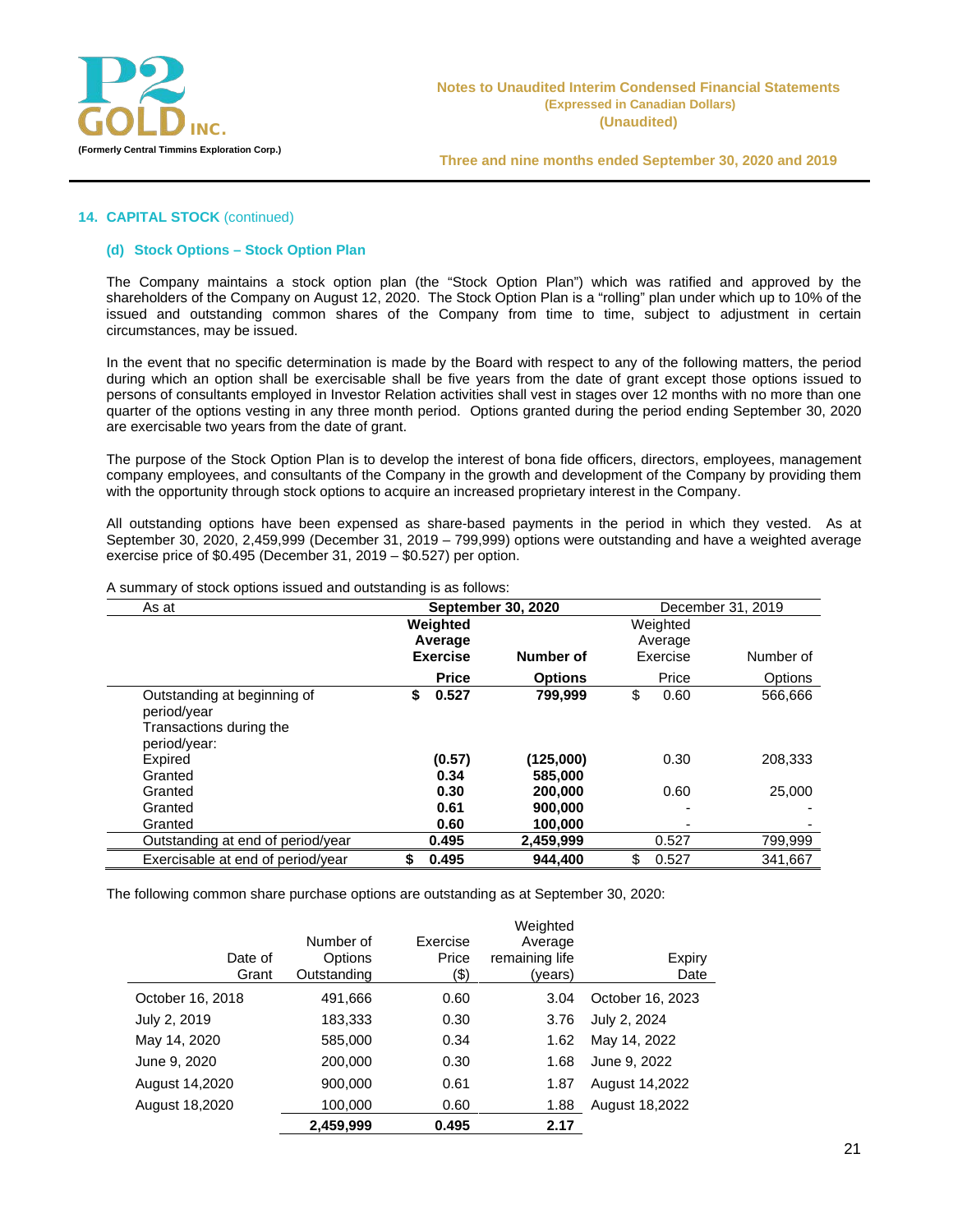

## **14. CAPITAL STOCK** (continued)

#### **(d) Stock Options – Stock Option Plan** (continued)

On April 5, 2019, the Company issued 25,000 stock options to a consultant and service provider of the Company at an exercise price of \$0.60 expiring April 5, 2024. The Options granted are to vest as follows: (i) 25% vesting on the date of issuance; (ii) 25% vesting one (1) year following the date of issuance; (iii) 25% vesting two (2) years following the date of issuance; and (iv) 25% vesting three (3) years following the date of issuance.

On July 2, 2019, the Company issued 208,333 stock options to certain directors, officers, consultants and service providers of the Company at an exercise price of \$0.30 expiring July 2, 2024. The Options granted are to vest as follows: (i) 25% vesting on the date of issuance; (ii) 25% vesting one (1) year following the date of issuance; (iii) 25% vesting two (2) years following the date of issuance; and (iv) 25% vesting three (3) years following the date of issuance.

On May 14, 2020, the Company issued 585,000 stock options to certain directors, officers, consultants and service providers of the Company at an exercise price of \$0.34 expiring May 14, 2022. The Options granted are to vest as follows: (i) 34% vesting on the date of issuance; (ii) 33% vesting six (6) months following the date of issuance; and (iii) 33% vesting one (1) years following the date of issuance.

On June 9, 2020, the Company issued 200,000 stock options to certain consultants and service providers of the Company at an exercise price of \$0.30 expiring June 9, 2022. The Options granted are to vest as follows: (i) 34% vesting on the date of issuance; (ii) 33% vesting six (6) months following the date of issuance; and (iii) 33% vesting one (1) years following the date of issuance.

On June 30, 2020 a total of 125,000 stock options expired at a weighted average price of \$0.57.

On August 12, 2020, the Company issued 900,000 stock options to certain directors, consultants and service providers of the Company at an exercise price of \$0.61 expiring August 12, 2022. The Options granted are to vest as follows: (i) 34% vesting on the date of issuance; (ii) 33% vesting six (6) months following the date of issuance; and (iii) 33% vesting one (1) years following the date of issuance.

On August 18, 2020, the Company issued 100,000 stock options to certain consultants and service providers of the Company at an exercise price of \$0.60 expiring August 18, 2022. The Options granted are to vest as follows: (i) 34% vesting on the date of issuance; (ii) 33% vesting six (6) months following the date of issuance; and (iii) 33% vesting one (1) years following the date of issuance.

The following table summarizes the assumptions used with the Black-Scholes valuation model for stock options issued and outstanding as at September 30, 2020:

| Grant date                       | October<br>16,<br>2018 |    | October<br>17,<br>2018 |    | April 5,<br>2019 | July 2,<br>2019 | May 14,<br>2020 | June 9.<br>2020 |     | August 14,<br>2020 | August 18,<br>2020 |
|----------------------------------|------------------------|----|------------------------|----|------------------|-----------------|-----------------|-----------------|-----|--------------------|--------------------|
| No. of options                   | 533,333                |    | 33,333                 |    | 25.000           | 208.333         | 585,000         | 200.000         |     | 900.000            | 100.000            |
| Exercise price                   | \$<br>0.60             | \$ | 0.72                   | \$ | 0.60             | \$<br>0.30      | \$<br>0.34      | \$<br>0.30      | \$  | 0.61               | \$<br>0.60         |
| Expected life in years           | 5                      |    | 5                      |    | 5                | 5               | 2               | 2               |     | 2                  | 2                  |
| Volatility                       | 172.40%                |    | 172.40%                |    | 187.33%          | 177.37%         | 237.25%         | 234.75%         |     | 216.59%            | 216.59%            |
| Risk-free interest rate          | 2.40%                  |    | 2.41%                  |    | 1.61%            | 1.42%           | 0.32%           | 0.39%           |     | 0.33%              | 0.30%              |
| Dividend yield                   |                        |    |                        |    |                  |                 |                 |                 |     |                    |                    |
| Forfeiture rate                  | 0.00%                  |    | $0.00\%$               |    | $0.00\%$         | 0.00%           | 0.00%           | 0.00%           |     | $0.00\%$           | 0.00%              |
| Grant date share price           | \$0.60                 |    | \$0.72                 |    | \$0.48           | \$0.24          | \$0.34          | \$0.21          |     | \$0.60             | \$0.63             |
| Fair value of options<br>granted | \$<br>303.777          | S  | 22.784                 | S  | 11.534           | 47,449          | \$180,379       | 31.172          | \$. | 471,821            | 55,236             |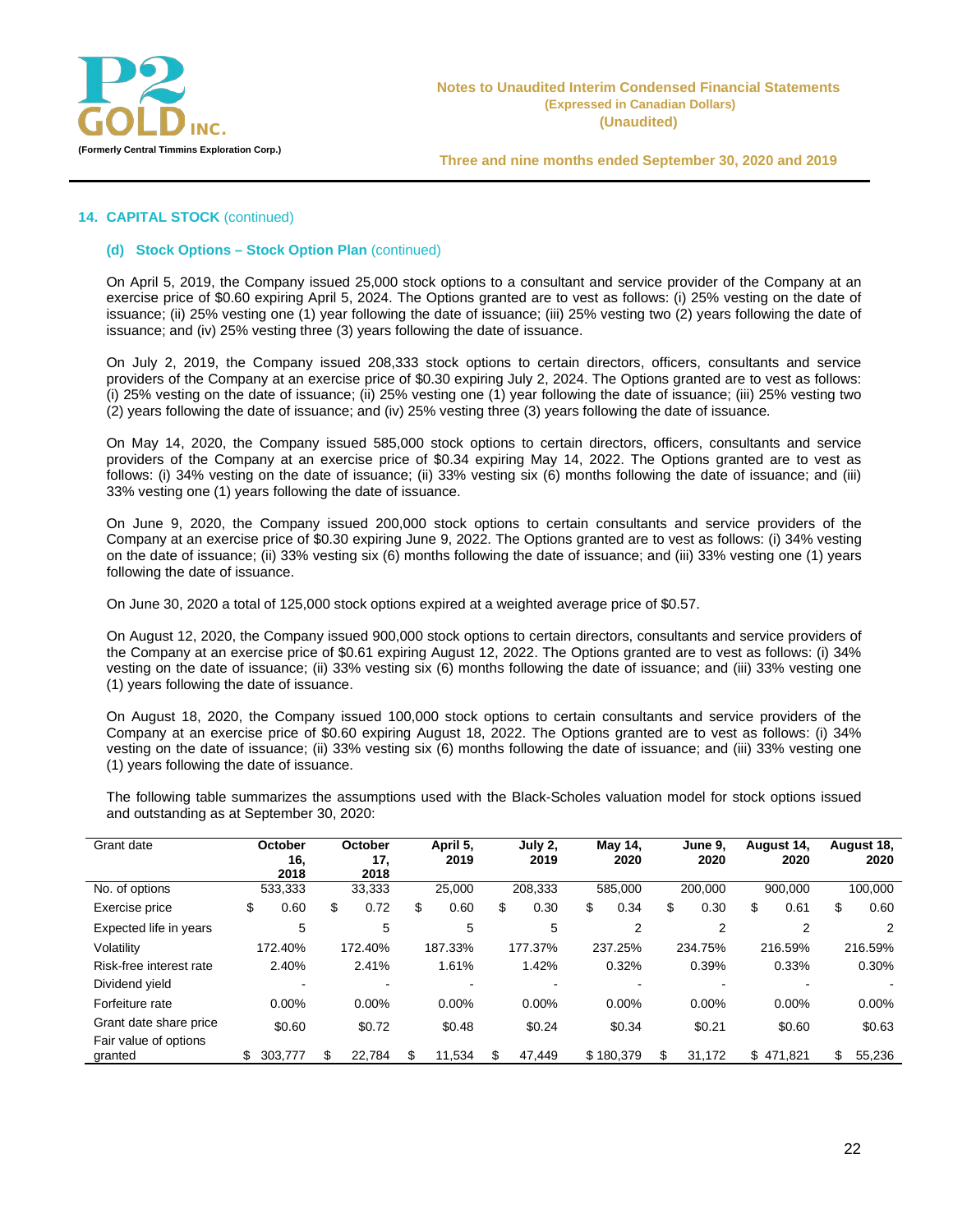

#### **14. CAPITAL STOCK** (continued)

#### **(d) Stock Options – Stock Option Plan** (continued)

Option pricing models require the use of highly subjective estimates and assumptions including the expected stock price volatility. Volatility is based on the historical volatility of the Company. In the prior year, volatility was based on comparable companies. Changes in the underlying assumptions can materially affect the fair value estimates. For the nine months ended September 30, 2020, share-based payments expense totaled \$272,194 (December 31, 2019 – \$162,080).

#### **15. WARRANT RESERVE**

A summary of the changes in the Company's reserve for warrants is set out below:

| As at                                   | <b>September 30, 2020</b> | December 31, 2019 |  |         |           |
|-----------------------------------------|---------------------------|-------------------|--|---------|-----------|
|                                         |                           | Number of         |  |         | Number of |
|                                         |                           | <b>Warrants</b>   |  |         | Warrants  |
| Outstanding at beginning of period/year | 131.807                   | 301.249           |  | 126.962 | 301.249   |
| Transactions during the period/year     |                           |                   |  |         |           |
| Fair value of warrants issued - MOU     | 461                       |                   |  | 4.845   |           |
| Fair value of broker's warrants issued  |                           |                   |  |         |           |
| Expired                                 |                           | -                 |  | -       |           |
| Outstanding at end of period/year       | 132.268                   | 4,901,249         |  | 131.807 | 301.249   |

The weighted average exercise price per warrant of the outstanding warrants as at September 30, 2020 was \$0.713 (December 31, 2019 - \$0.60).

The following table summarizes the assumptions used with the Black-Scholes valuation model for warrants issued and outstanding as at September 30, 2020:

|                         | October 16, | October 16. | November 16, |
|-------------------------|-------------|-------------|--------------|
| Grant date              | 2018        | 2018        | 2018         |
| No. of warrants         | 258,333     | 16,666      | 26,250       |
| Exercise price          | 0.60<br>S   | 0.60<br>\$  | 0.60<br>S    |
| Expected life in years  | 2           | 5           | 2            |
| Volatility              | 148.99%     | 172.06%     | 149.67%      |
| Risk-free interest rate | 2.30%       | 2.40%       | 2.22%        |
| Grant date share price  | 0.60        | 0.60        | 0.63         |
| Dividend yield          |             |             |              |
| Fair value of warrants  | 110.810     | 9.489<br>SS | 11.969<br>S  |

Option pricing models require the use of highly subjective estimates and assumptions including the expected stock price volatility. Changes in the underlying assumptions can materially affect the fair value estimates.

Broker warrants issued to non-employees were valued using the fair value of the equity instrument granted in the absence of a reliable estimate of the fair value of the goods or services received.

On October 16, 2018, the Company issued 16,666 warrants of the Company at an exercise price of \$0.60 expiring 5 years from the date the Company's common shares are listed on the TSX Venture Exchange pursuant to MOU agreement with the Matachewan First Nation and Mattagami First Nation dated March 20, 2018.